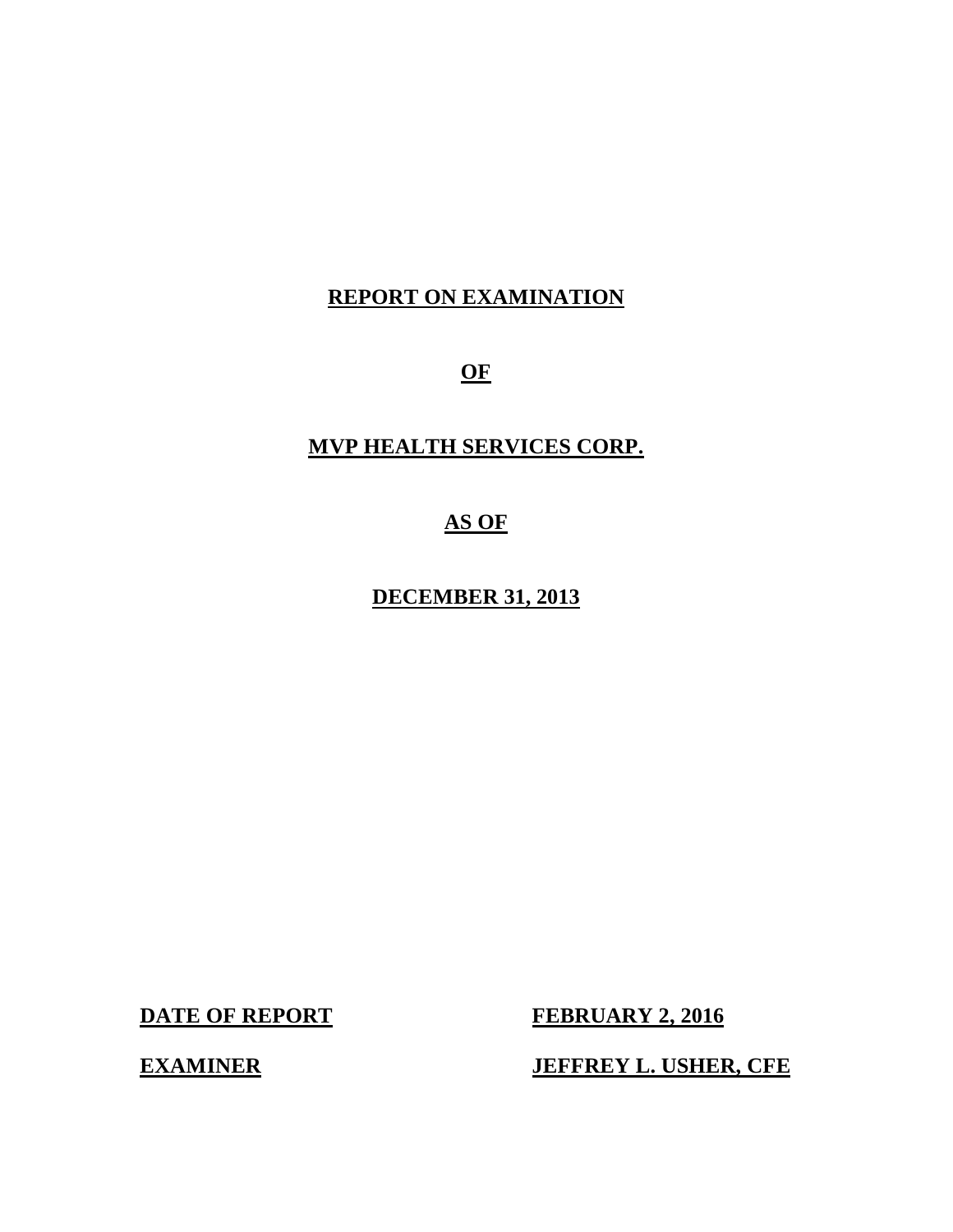# **TABLE OF CONTENTS**

# **ITEM NO.**

# **PAGE NO.**

| 1. | Scope of the examination                                                                                                                                                | 3                         |
|----|-------------------------------------------------------------------------------------------------------------------------------------------------------------------------|---------------------------|
| 2. | Description of the Plan                                                                                                                                                 | 5                         |
|    | Corporate governance<br>A.<br>Territory and plan of operation<br>В.<br>Reinsurance<br>$C_{\cdot}$<br>Holding company system<br>D.<br>Significant operating ratios<br>Е. | 6<br>10<br>11<br>12<br>15 |
| 3. | <b>Financial statements</b>                                                                                                                                             | 17                        |
|    | A. Balance sheet<br>Statement of revenue and expenses and change<br>В.<br>in surplus                                                                                    | 17<br>19                  |
| 4. | Subsequent events                                                                                                                                                       | 20                        |
| 5. | Compliance with prior report on examination                                                                                                                             | 22                        |
| 6. | Summary of comments and recommendations                                                                                                                                 | 23                        |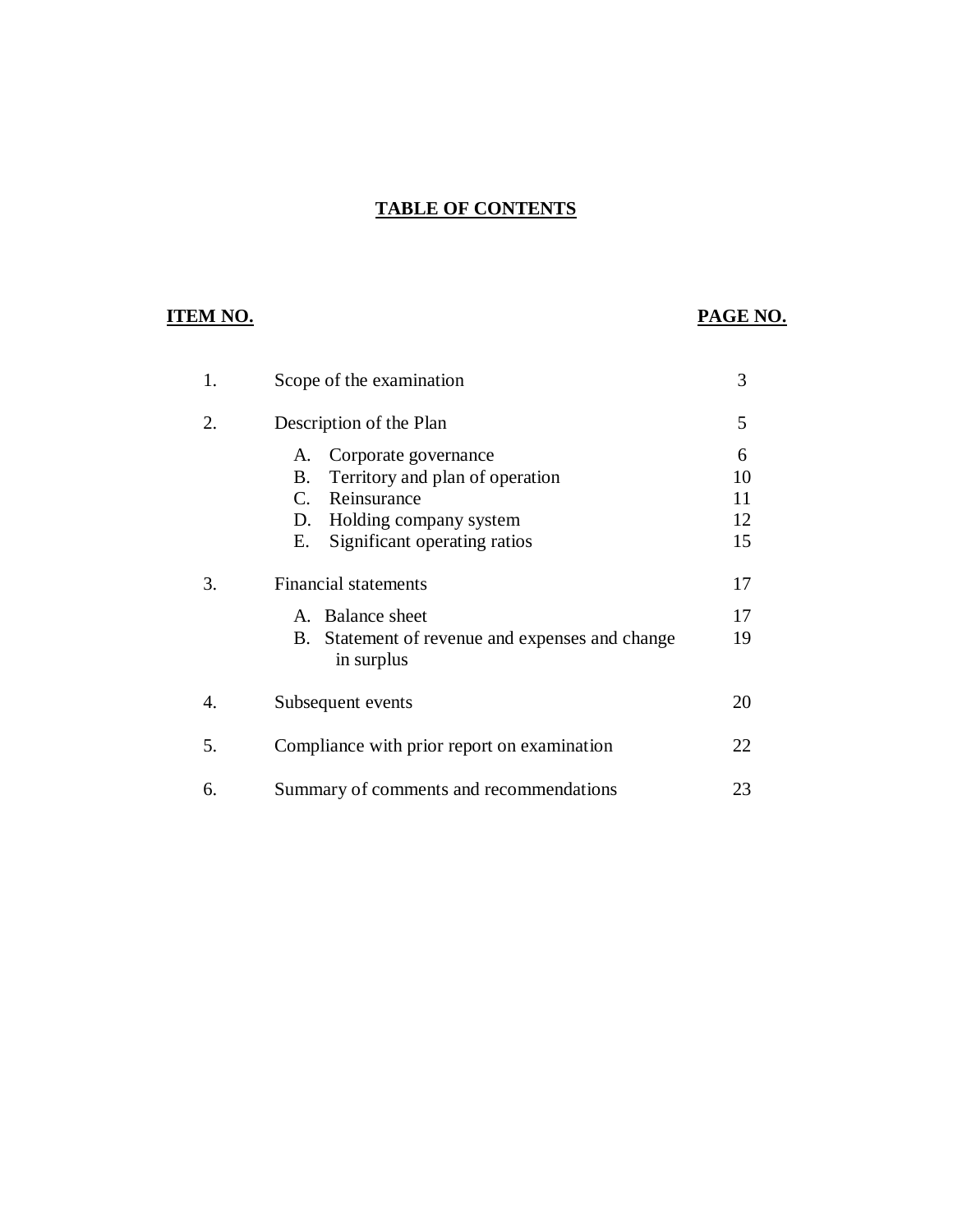

# NEW YORK STATE DEPARTMENT<sub>of</sub> FINANCIAL SERVICES

Governor

Andrew M. Cuomo Shirin Emami (1999) and the state of the state of the Shirin Emami (1999) and the Shirin Emami Acting Superintendent

February 2, 2016

 Honorable Shirin Emami Acting Superintendent of Financial Services Albany, New York 12257

Madam:

 Pursuant to the provisions of the New York Insurance Law and acting in accordance with the instructions contained in Appointment Number 31183, dated April 30, 2014, attached hereto, I have made an examination into the financial condition and affairs of MVP Health Services Corp., a not-for-profit health services corporation licensed pursuant to the provisions of Article 43 of the New York Insurance Law, as of December 31, 2013. The following report is respectfully submitted thereon.

 The examination was conducted at the home office of MVP Health Services Corp. located at 625 State Street, Schenectady, New York.

 Wherever the designations "MVPHSC" or the "Plan" appear herein, without qualification, they should be understood to indicate MVP Health Services Corp.

 Wherever the designation "the MVP Companies" appears herein, without qualification, it should be understood to indicate MVP Health Insurance Company, MVP Health Plan, Inc. and MVP Health Services Corp., collectively.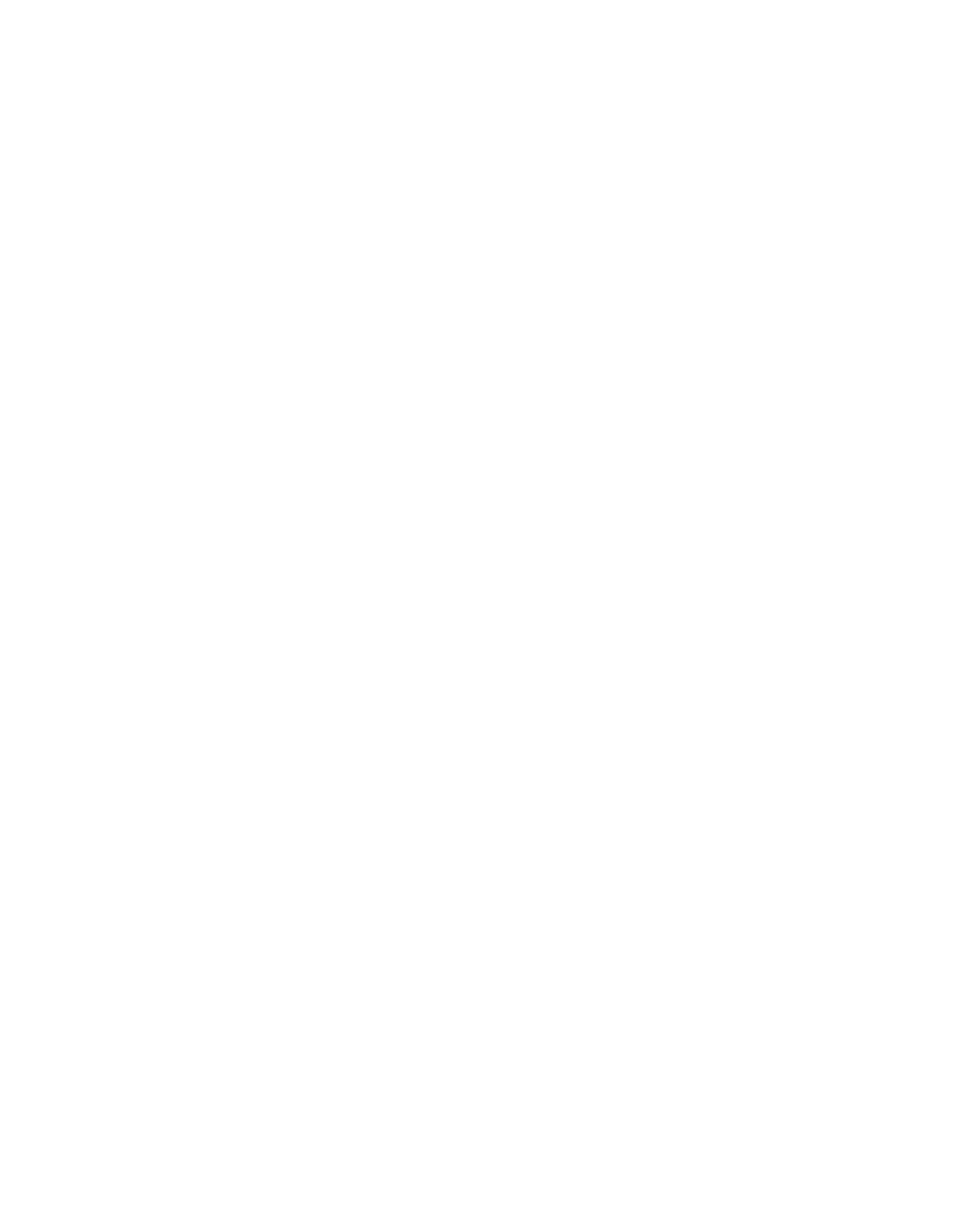Wherever the designation "MVP" appears herein, without qualification, it should be understood to indicate MVP Health Care, Inc., the ultimate parent of the MVP Companies. Companies. Wherever the designation the "Department" appears herein, without qualification,

it should be understood to indicate the New York State Department of Financial Services.

 A separate market conduct examination of MVPHSC was conducted as of December 31, 2013 to review the manner in which MVPHSC conducted its business practices and fulfilled its contractual obligations to policyholders and claimants. A separate report will be submitted thereon.

 Concurrent financial and market conduct examinations were made of MVP Health Plan, Inc. ("MVPHP"), a not-for-profit health maintenance organization (HMO) licensed pursuant to the provisions of Article 44 of the New York Public Health Law and MVP Health Insurance Company ("MVPHIC"), a New York for-profit insurance company licensed pursuant to the provisions of Article 42 of New York Insurance Law. These two companies are affiliates within the MVP holding company system as detailed herein. Separate reports thereon have been submitted for each of the above entities.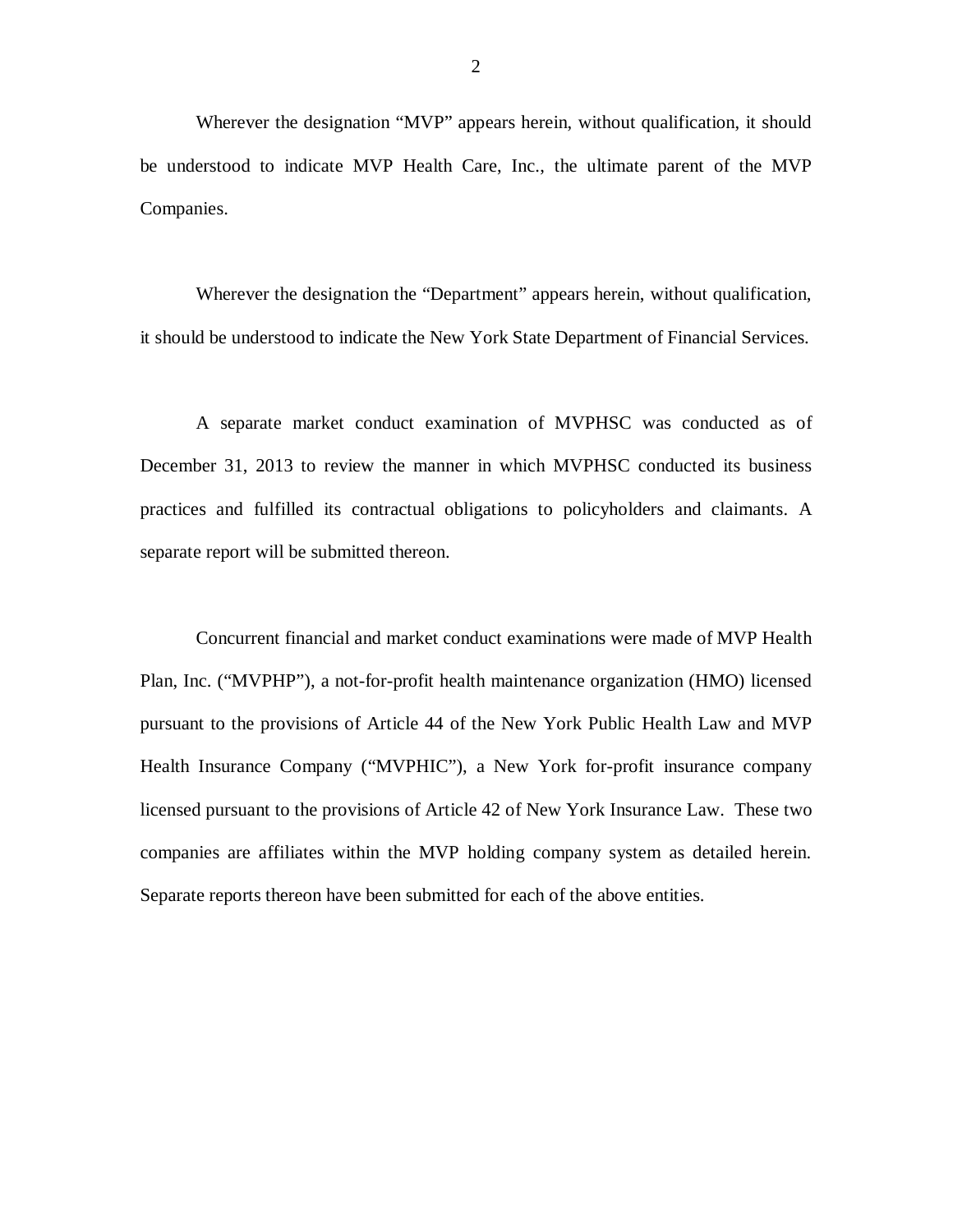#### **1. SCOPE OF THE EXAMINATION**

<span id="page-5-0"></span> I have performed an examination of MVP Health Services Corp. The previous examination covered the three year period of January 1, 2008 through December 31, 2010. This examination of the Plan is a financial examination as defined in the National Association of Insurance Commissioners ("NAIC") *Financial Condition Examiners*  Handbook, 2014 Edition (the "Handbook") and it covered the three-year period from January 1, 2011 through December 31, 2013. The examination was conducted observing the guidelines and procedures in the Handbook. Where deemed appropriate by the examiners, transactions occurring subsequent to December 31, 2013 were also reviewed.

 The examination was conducted using a risk-focused basis in accordance with the provisions of the Handbook, which provides guidance for the establishment of an examination plan based on the examiner's assessment of risk in the Plan's operations and utilizes that evaluation in formulating the nature and extent of the examination. The examiner planned and performed the examination to evaluate the Plan's current financial condition, as well as to identify prospective risks that may threaten the future solvency of MVPHSC.

 The examiner identified key processes, assessed the risks within those processes and assessed the internal control systems and procedures used to mitigate those risks. The examination also included an assessment of the principles used and significant estimates made by management, an evaluation of the overall financial statement presentation, and determined management's compliance with the Department's statutes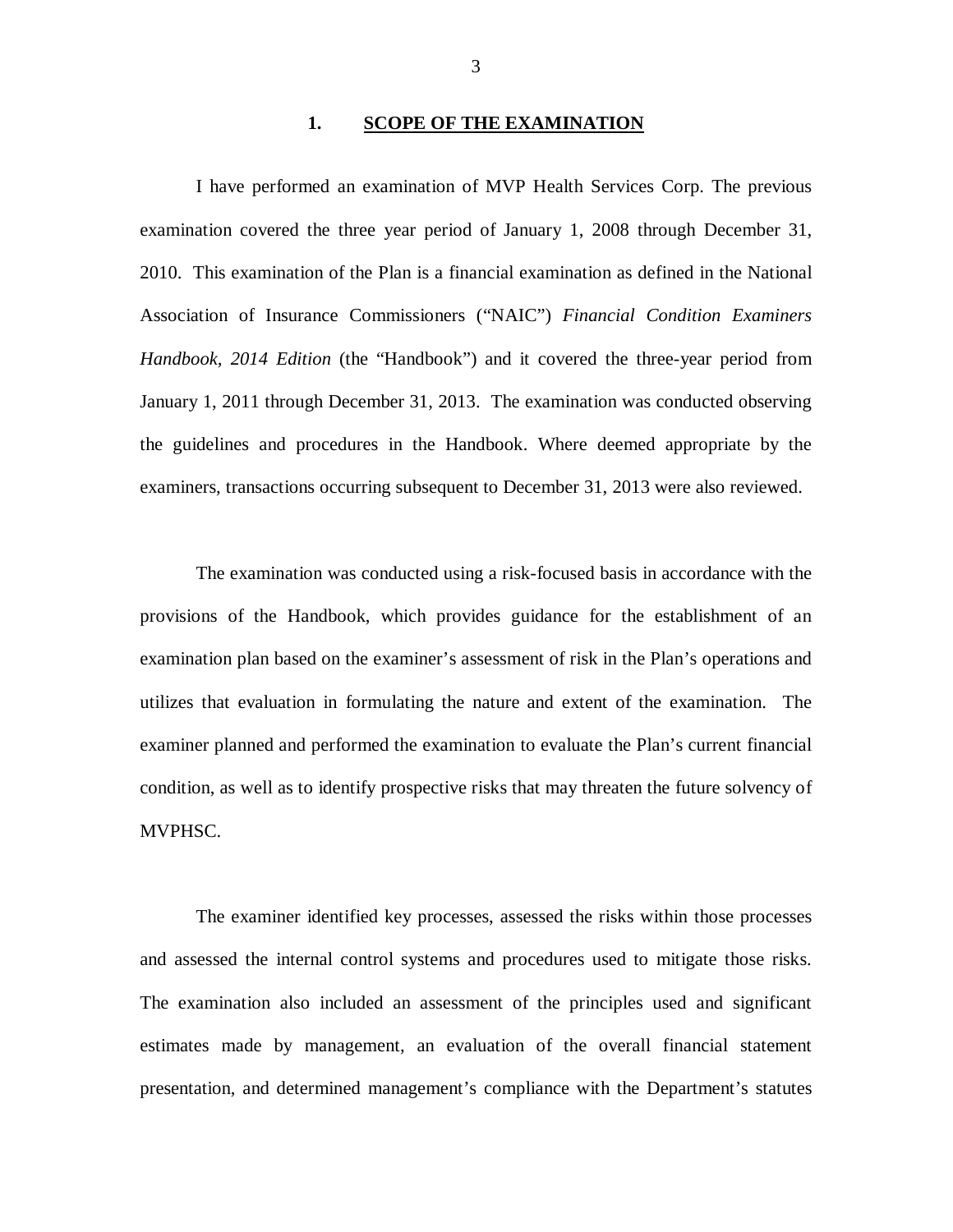and guidelines, Statutory Accounting Principles, as adopted by the Department, and NAIC annual statement instructions.

 Information concerning the Plan's organizational structure, business approach and control environment were utilized to develop the examination approach. The examination evaluated the Plan's risks and management activities in accordance with the NAIC's nine branded risk categories.

These categories are as follows:

- Pricing/Underwriting
- Reserving
- Operational
- Strategic
- Credit
- Market
- Liquidity
- Legal
- Reputational

The examination also evaluated the Plan's critical risk categories in accordance

with the NAIC's ten critical risk categories. These categories are as follows:

- Valuation/Impairment of Complex or Subjectively Valued Invested Assets
- Liquidity Considerations
- Appropriateness of Investment Portfolio and Strategy
- Appropriateness/Adequacy of Reinsurance Program
- Reinsurance Reporting and Collectability
- Underwriting and Pricing Strategy/Quality
- Reserve Data
- Reserve Adequacy
- Related Party/Holding Company Considerations
- Capital Management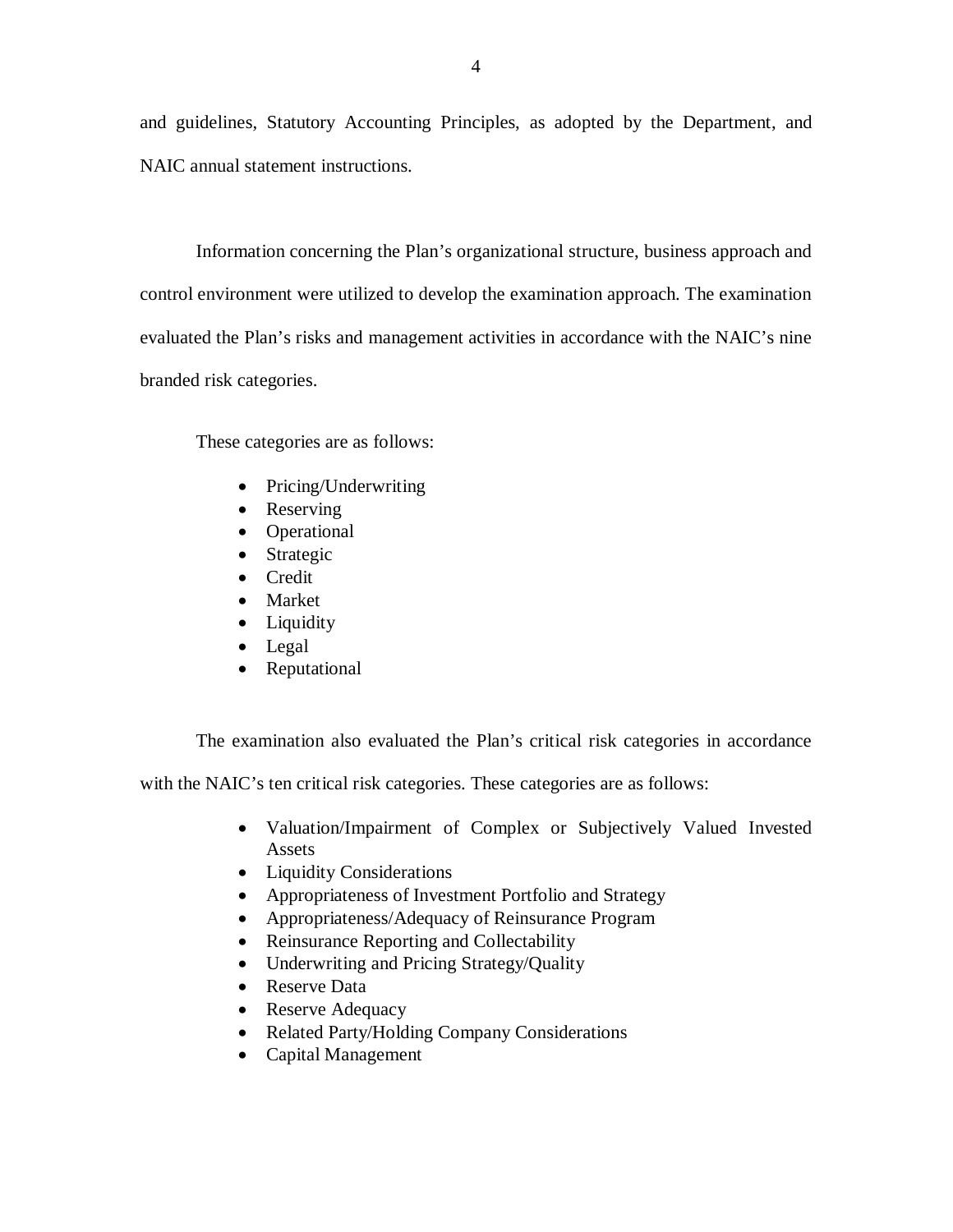<span id="page-7-0"></span> The Plan was audited annually, for the years 2011 through 2013, by the accounting firm of PricewaterhouseCoopers LLP ("PwC"). The Plan received an unmodified opinion in each of those years. Certain audit work papers of PwC were reviewed and relied upon in conjunction with this examination. A review was also made of the ultimate parent's (MVP Health Care, Inc.) corporate governance structure, which included its internal audit function, enterprise risk management program and model audit rule (Insurance Regulation No. 118) compliance as they relate to the Plan.

 This report on examination is confined to financial statements and comments on those matters which involve departures from laws, regulations or rules, or which require explanation or description.

 The examiner reviewed the corrective actions taken by the Plan with respect to the recommendations concerning financial issues contained in the prior report on examination. The result of the examiner's review is contained in item 5 of this report**.** 

#### **2. DESCRIPTION OF THE PLAN**

 MVP Health Services Corp. was incorporated on October 8, 1992, and filed its Certificate of Incorporation with the New York Department of State on October 16, 1992.

 The Plan was incorporated under Section 402 of the Not-for-Profit Corporation Law and licensed pursuant to Article 43 of the New York Insurance Law as a not-for-profit health services corporation. Prior to January 2002, MVPHSC offered point-of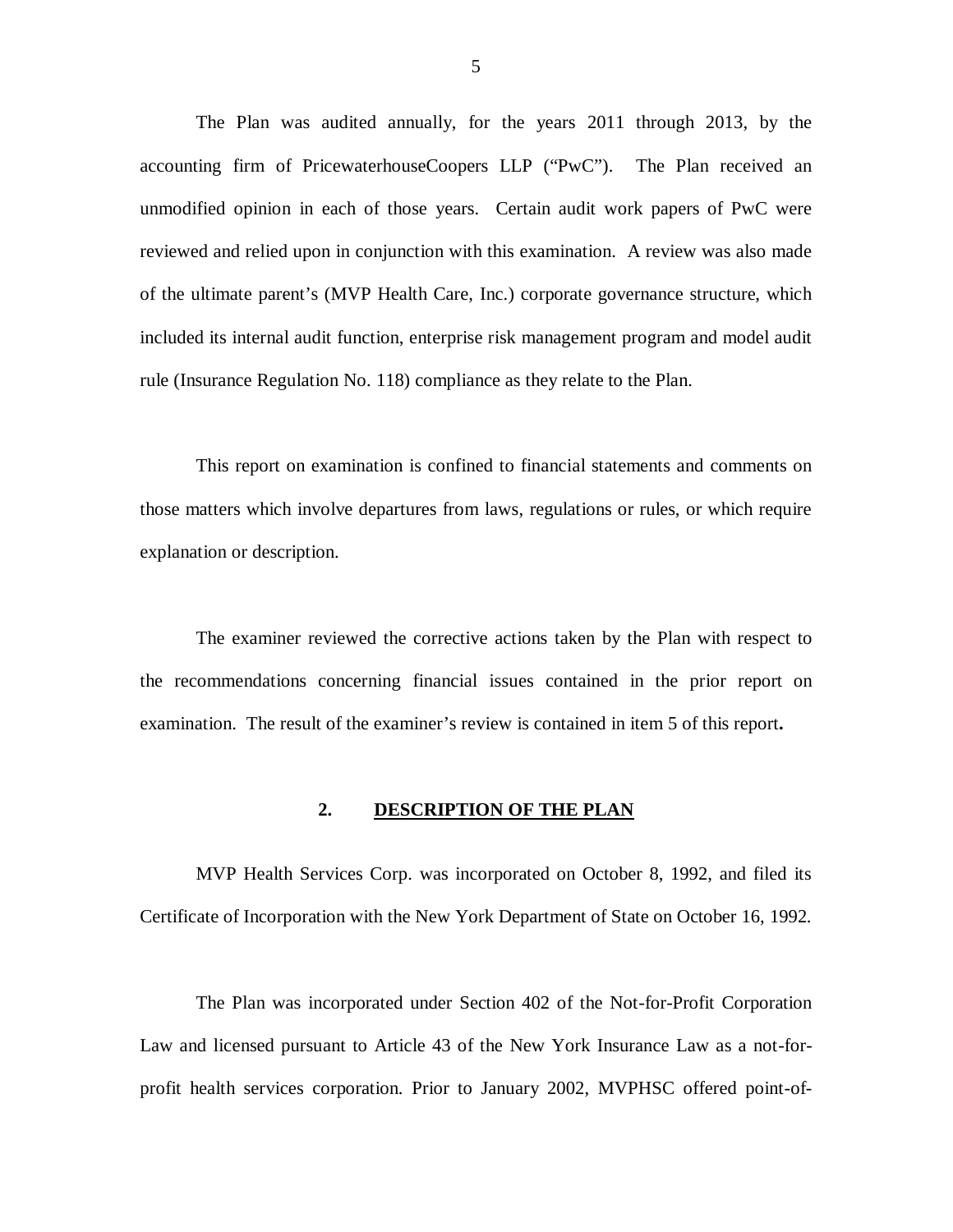service (POS) health insurance products. At the examination date, the Plan provided only dental insurance to its subscribers.

 The Plan is a charitable membership corporation as defined in Section 201 of the New York Not-for-Profit Corporation Law. MVPHSC is a subsidiary of MVPRT Holdings, Inc., which is a wholly-owned subsidiary of MVPHIC Holding Corp. MVPHIC Holding Corp. is a wholly-owned subsidiary of MVP Health Care, Inc. Pursuant to its by-laws, the Plan has one corporate member, MVPRT Holdings, Inc.

#### A. Corporate Governance

 Pursuant to the Plan's charter and by-laws, management of the Plan is to be vested in a board of directors consisting of not less than three nor more than nineteen directors. As of December 31, 2013, the board of directors consisted of four members, as set forth below.

#### Officer-Employee

 Denise V. Gonick, Esq. Schenectady, New York

#### Provider Representative

 Herschel R. Lessin, M.D. Poughkeepsie, New York

#### **Subscriber and Public Representatives**

 Karen B. Johnson Schenectady, New York

 Jon K. Rich Alplaus, New York

### Name and Residence Principal Business Affiliation

 President and Chief Executive Officer, MVP

 Physician, Pediatrics, Children's Medical Group, PLLC

 Director of the Capital Campaign, Proctors Theatre Schenectady County Legislator

#### Retired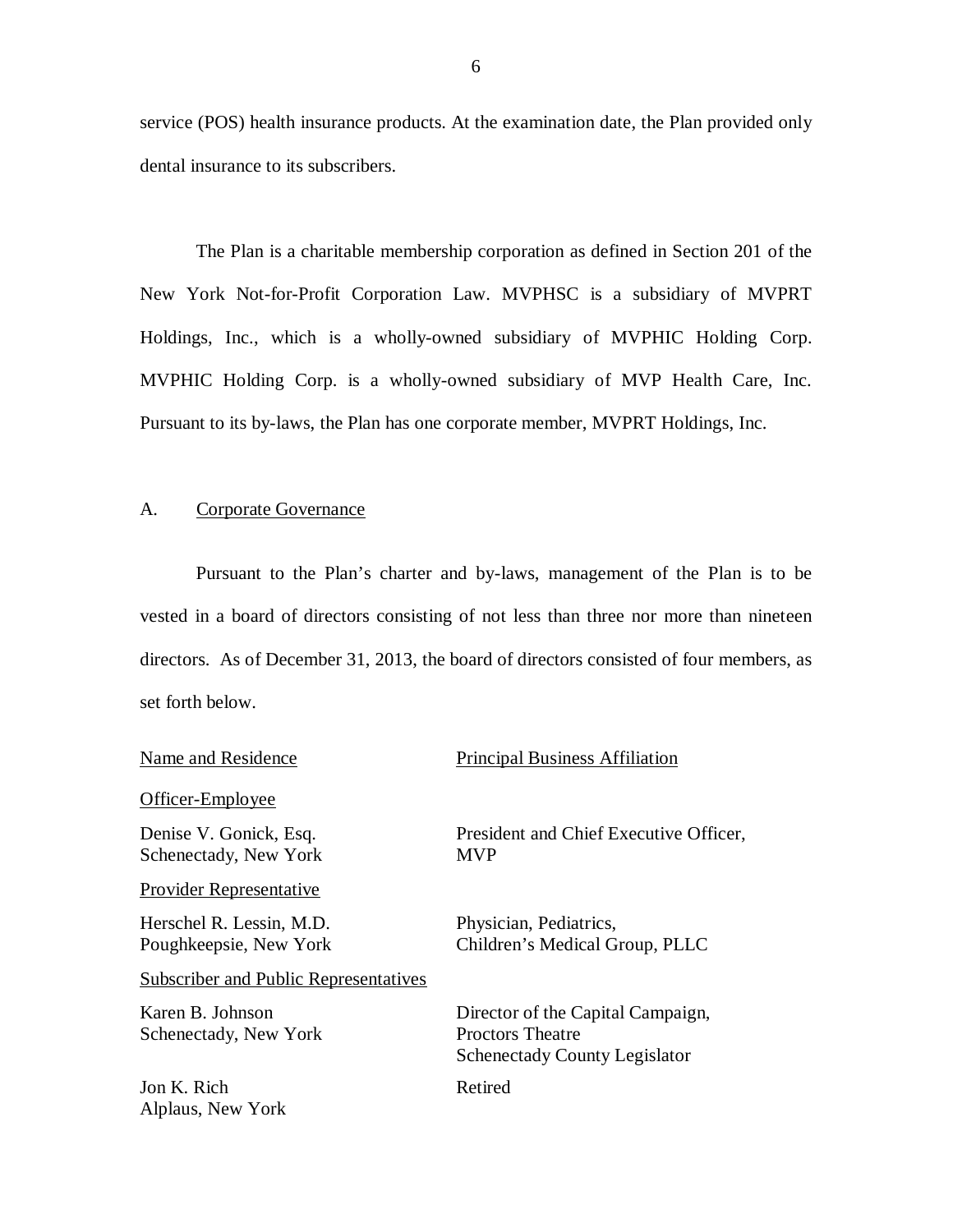Board meetings were held annually during each year of the exam period. The minutes of all meetings of the board of directors, and committees thereof held during the examination period were reviewed. The meetings were generally well attended, with all directors attending at least one-half of the meetings they were eligible to attend.

 During the examiner's review of the Jurat Pages of 2011 to 2013 annual statements of MVPHSC, it was noted that three of the board members of MVPHSC, Karen Johnson, Herschel Lessin, and Jon Rich, served as directors for more than ten consecutive years, which is not in compliance with New York Insurance Law Section  $4301(k)(3)$ . 4301(k)(3).<br>Section 4301(k)(3) of the New York Insurance Law states:

 "No person who has served as a director of any corporation subject to this article for ten consecutive years shall thereafter be elected for an additional term of office as such until at least one year has elapsed since the expiration of his prior term of office."

 It is recommended that MVPHSC ensure compliance with Section 4301(k)(3) of the New York Insurance Law.

 During the examiner's review of the members of the executive committee for MVPHSC, it was noted that the list of members of the executive committee did not include the vice-chairperson of the board, which is not in compliance with MVPHSC's by-laws. by-laws.<br>Article VI, Section 6.02 of the Plan's by-laws states: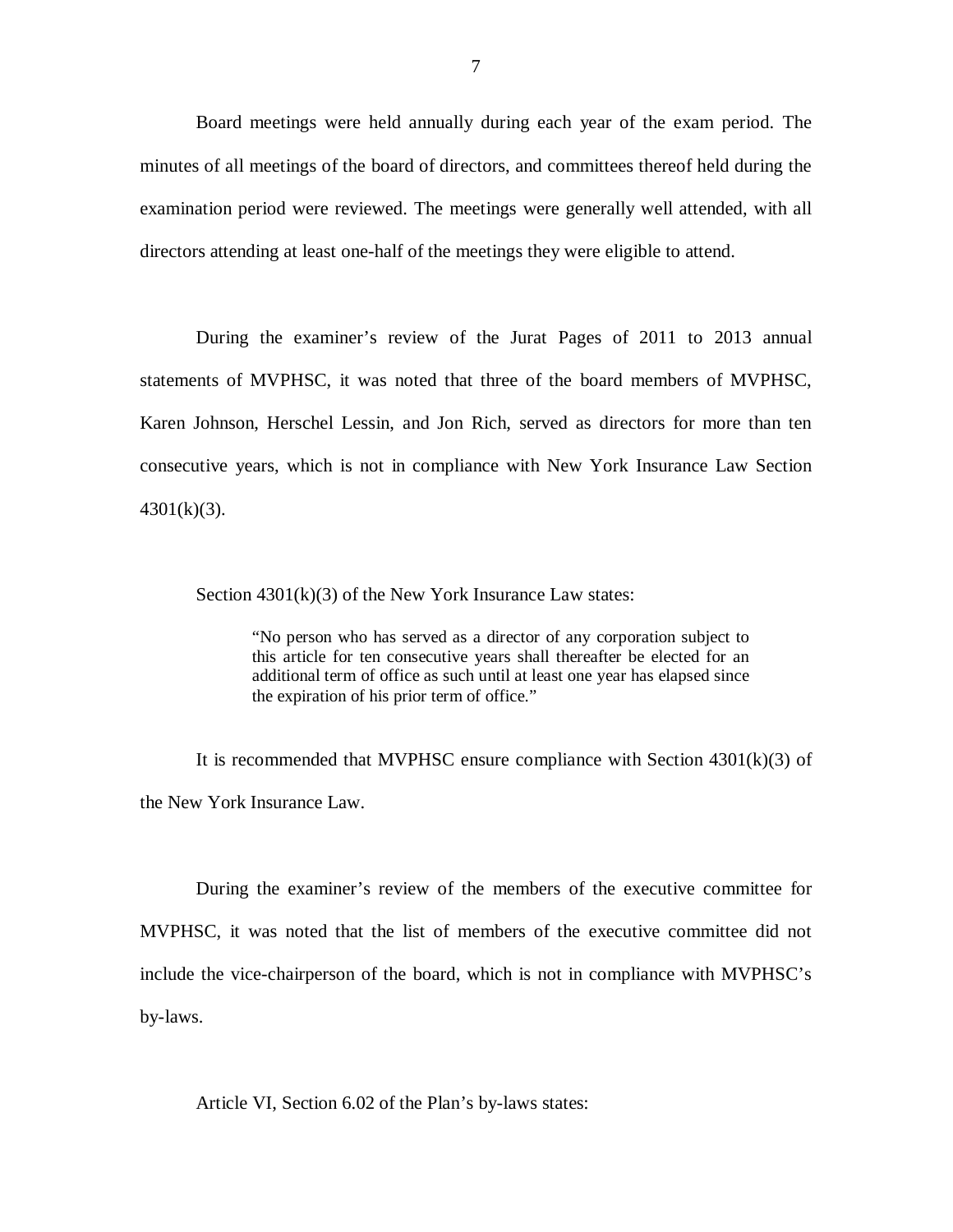"The members of the Executive Committee shall be chosen in accordance with the same qualifications and descriptions and in the same proportions as those of the Directors as set forth in Section 3.03, provided that the Chairperson, Vice-Chairperson and President shall be members of the Executive Committee."

 It is recommended that MVPHSC comply with Article VI, Section 6.02 of its bylaws.

The principal officers of the Plan as of December 31, 2013 were as follows:

| Name                   | Title                                 |
|------------------------|---------------------------------------|
| Denise V. Gonick, Esq. | President and Chief Executive Officer |
| Dawn K Jablonski, Esq. | Secretary                             |
| Daniel Drislane        | Interim Chief Financial Officer       |

 Corporate governance, enterprise risk management ("ERM"), internal audit department ("IAD"), and Insurance Regulation No. 118 processes for the Plan are provided by MVP Health Care, Inc., the ultimate parent of MVPHSC.

#### Enterprise Risk Management (ERM)

 examination period to proactively identify and mitigate various business risks, including prospective business risks. In accordance with Insurance Regulation No. 203 (11 NYCRR 82) "Enterprise Risk Management and Own Risk and Solvency Assessment," the Plan's holding company was required to adopt a formal enterprise risk management function effective June 25, 2014. In 2014, the MVP Companies started the process of The MVP Companies did not have in place an ERM framework during the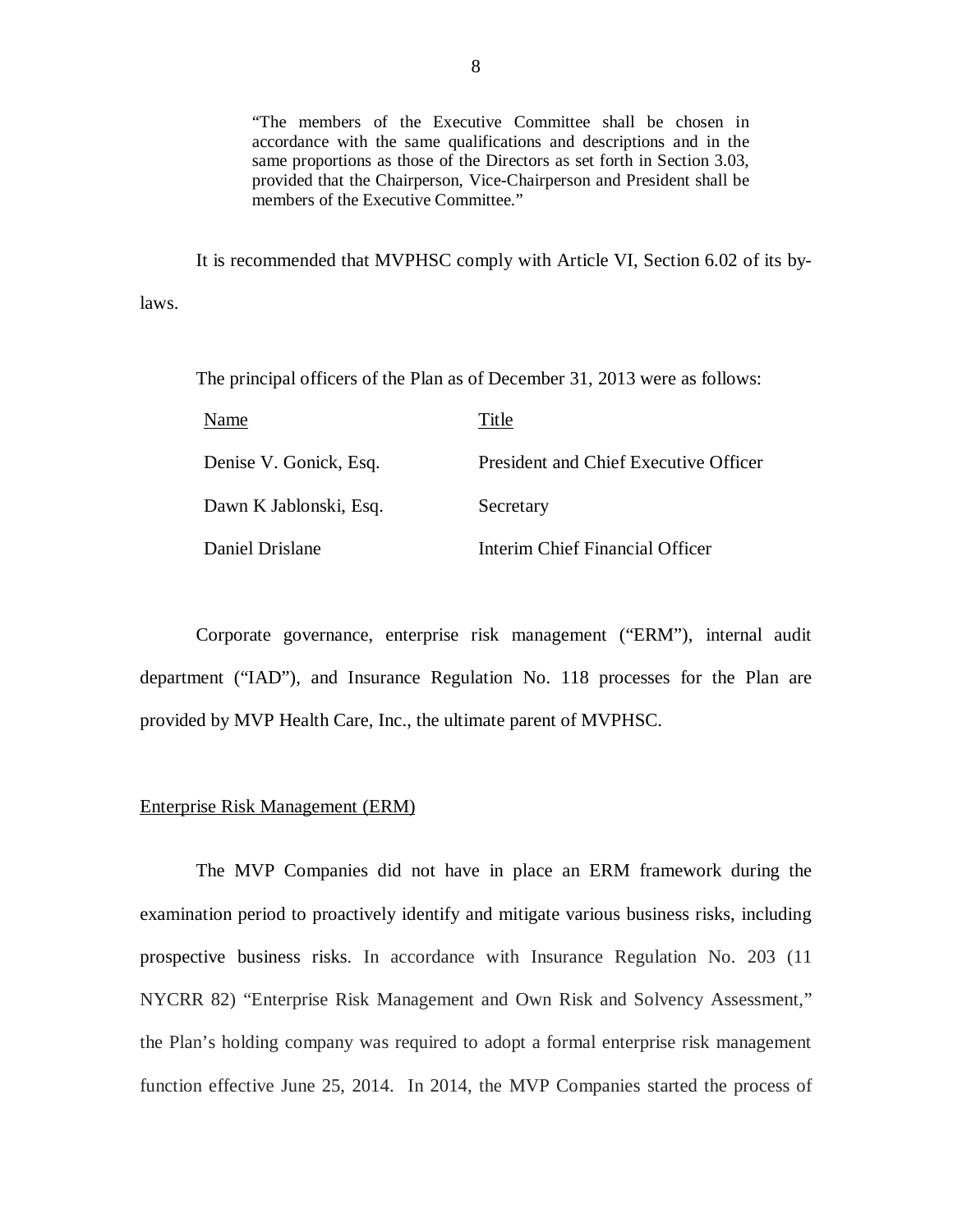developing an ERM framework by forming a steering committee and entering into a consultation agreement to guide the MVP companies in establishing and implementing an effective ERM framework. MVP appointed a Chief Risk Officer in July 2014. The examiner noted that the process for completion of MVP's ERM framework is on track to be completed in the  $3<sup>rd</sup>$  quarter of 2015.

 In addition, MVP has established a government affairs department to address emerging policy issues within the health insurance industry and those facing MVP and all of its affiliates, including MVPHSC. As issues are identified, MVP establishes leadership teams to gain an understanding of the impact to the MVP Companies. These leadership teams are developed to provide recommendations to the members of the executive team which have the responsibility for MVP's strategy on emerging issues.

#### Internal Audit Department (IAD)

 MVP Health Care, Inc., the Plan's ultimate parent, established an Internal Audit Department to serve all the subsidiaries within its holding company system, including MVPHSC. The IAD reports to the Audit Committee of the Board of Directors (the "AC") which is comprised entirely of members independent of MVP and MVPHSC.

 The IAD assists all levels of management by reviewing and testing financial and operational controls and processes established by management to ensure compliance with laws, regulations and policies. The scope of the IAD program is coordinated with PwC,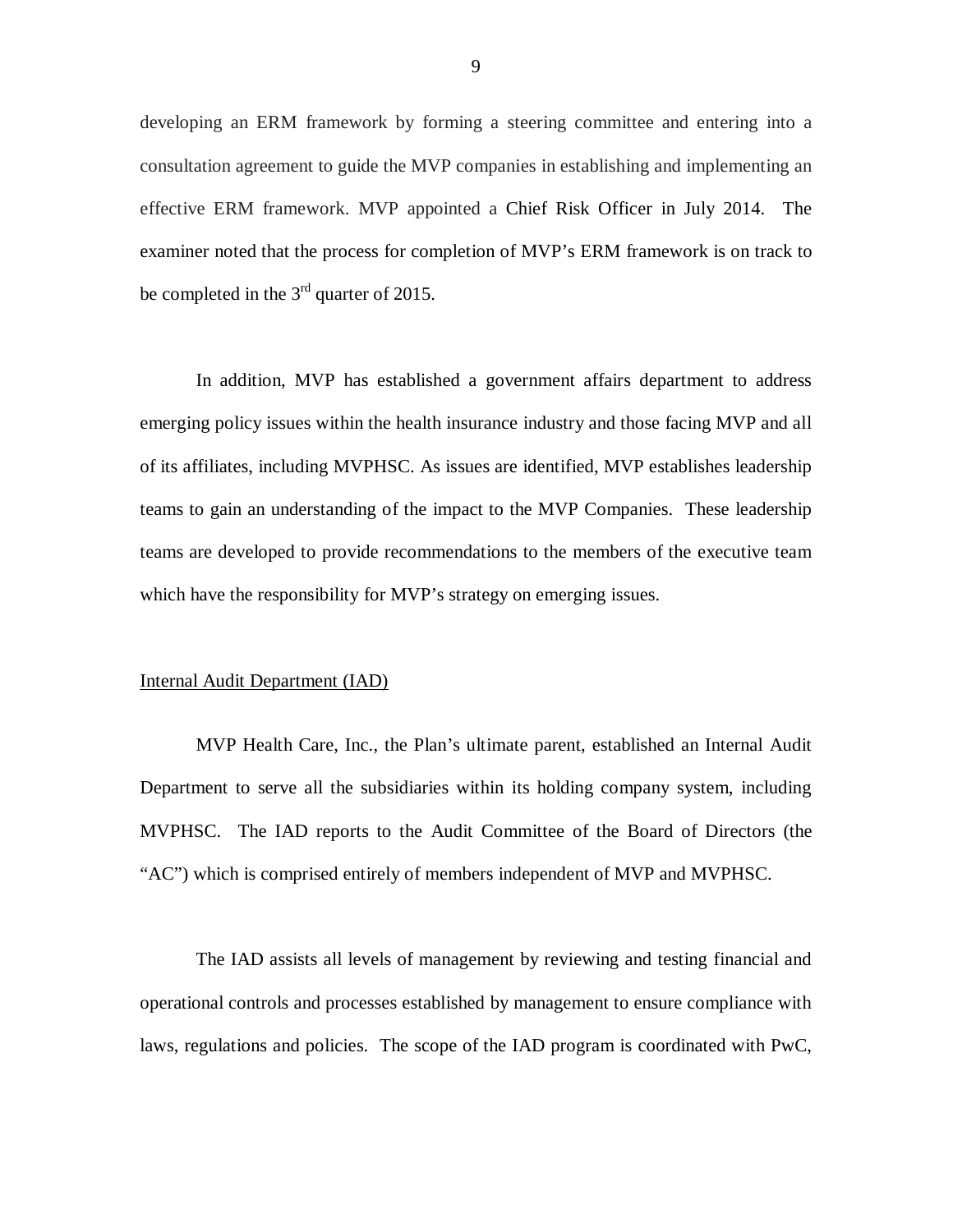<span id="page-12-0"></span> MVP's independent certified public accountant, to ensure optimal audit coverage and efficiency.

#### **Insurance Regulation No. 118**

 The Plan's parent, MVPRT Holdings, Inc., as well as its ultimate parent MVP Health Care, Inc., are both non-publicly traded companies and therefore not subject to the Sarbanes-Oxley Act of 2002. However, the ultimate parent and the New York entities are subject to the provisions of Insurance Regulation No. 118. Insurance Regulation No. 118 (11 NYCRR 89) – "Audited Financial Statements," is similar to the NAIC's Model Audit Rule ("MAR"), and applies to certain New York regulated entities, including MVPHSC. Insurance Regulation No. 118 became effective January 1, 2010.

 MVP's general controls are applied to all its subsidiaries and affiliates, which include the Plan. As part of its Insurance Regulation No. 118 analysis, risks from various operations were identified and segregated by operational cycles and entity level controls.

#### B. Territory and Plan of Operation

 The Plan was authorized to write insurance business as a not-for-profit health service corporation within the State of New York pursuant to Article 43 of the New York Insurance Law as of December 31, 2013. During the examination period, the Plan wrote only stand-alone indemnity dental insurance.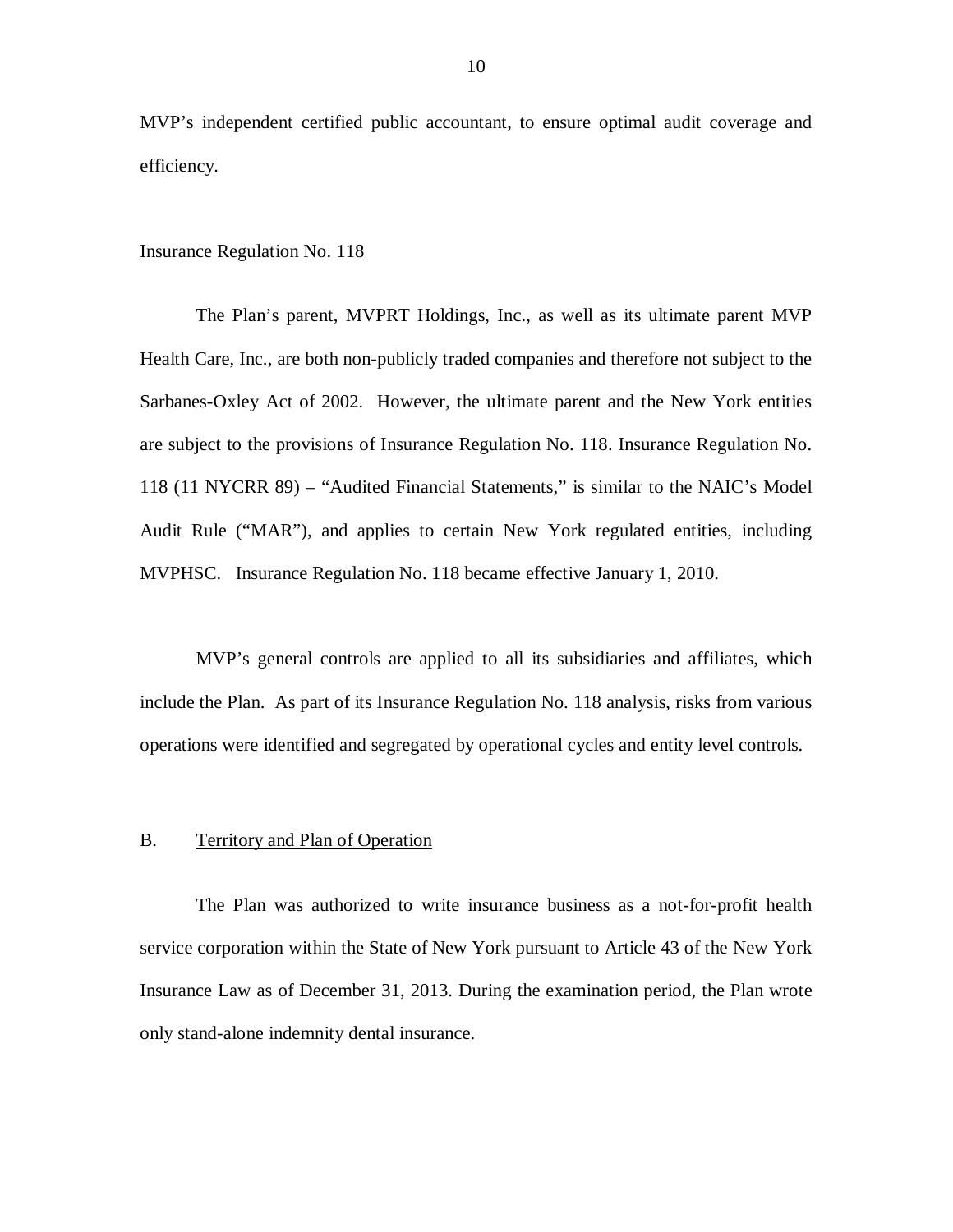The Plan's enrollment in New York State for each year under examination and 2014 was as follows:

|                      | 2011         | 2012         | 2013  | 2014            |
|----------------------|--------------|--------------|-------|-----------------|
| <b>PPO</b><br>Dental | 6,245        | 5,269        | 4,138 | 35,031<br>3,403 |
| Total                | <u>6,245</u> | <u>5,269</u> | 4,138 | 38,434          |

 During the examination period, the membership of the Plan decreased to 4,138 a 33.74% decrease from calendar year 2011. However, in 2014 the membership of the Plan increased to 38,434. The reason for the large increase in enrollment is due primarily to the Plan entering the small group health benefit plan market.

 The Plan's direct written premiums for each year under examination and 2014 was as follows:



 The premiums written have a direct relationship to the membership, as noted above.

# Reinsurance

C. Reinsurance<br>The Plan did not assume or cede any business during the examination period.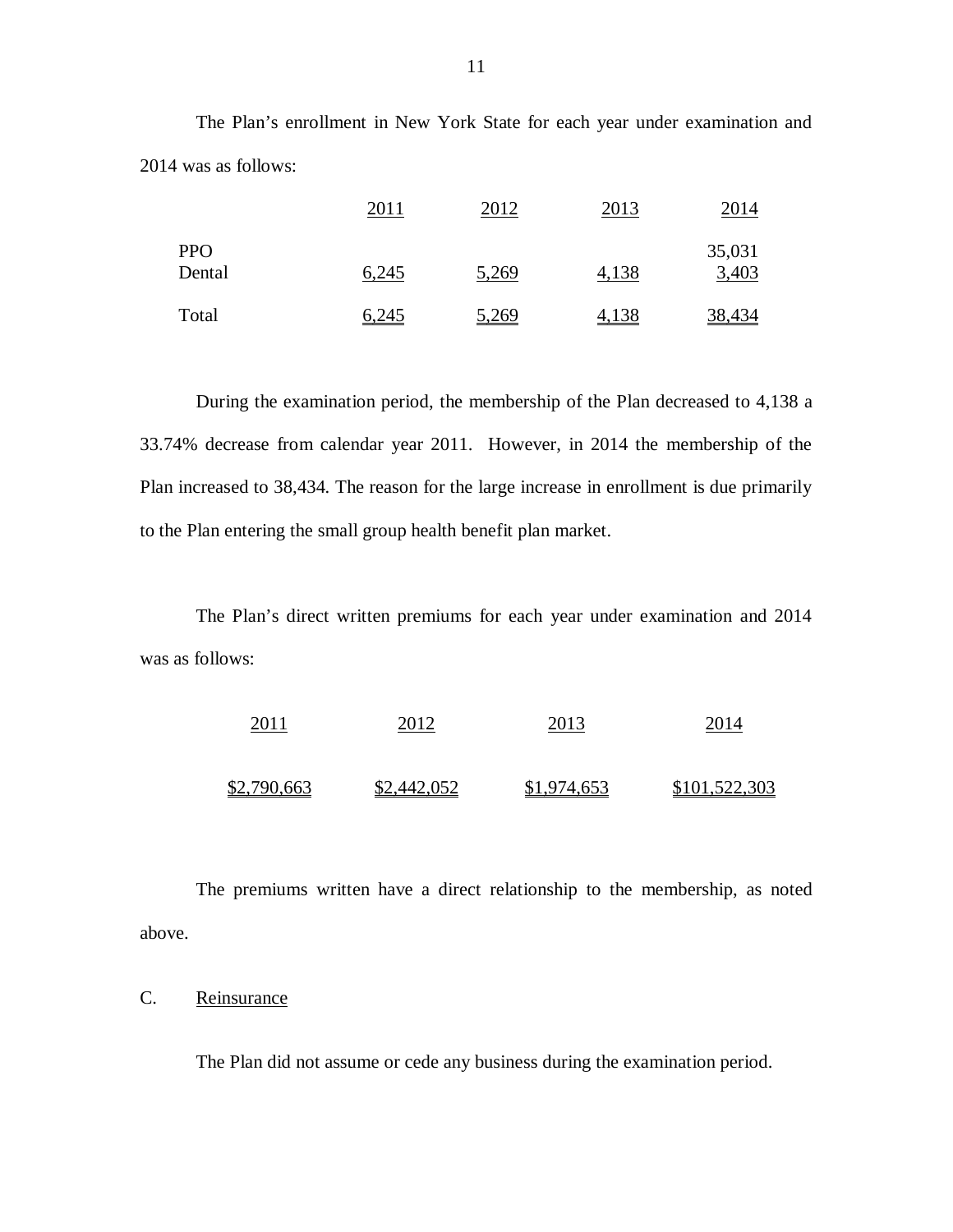#### <span id="page-14-0"></span>D. Holding Company System

The following is the organizational chart of MVP Health Care, Inc., and its subsidiaries and affiliates as of December 31, 2013:

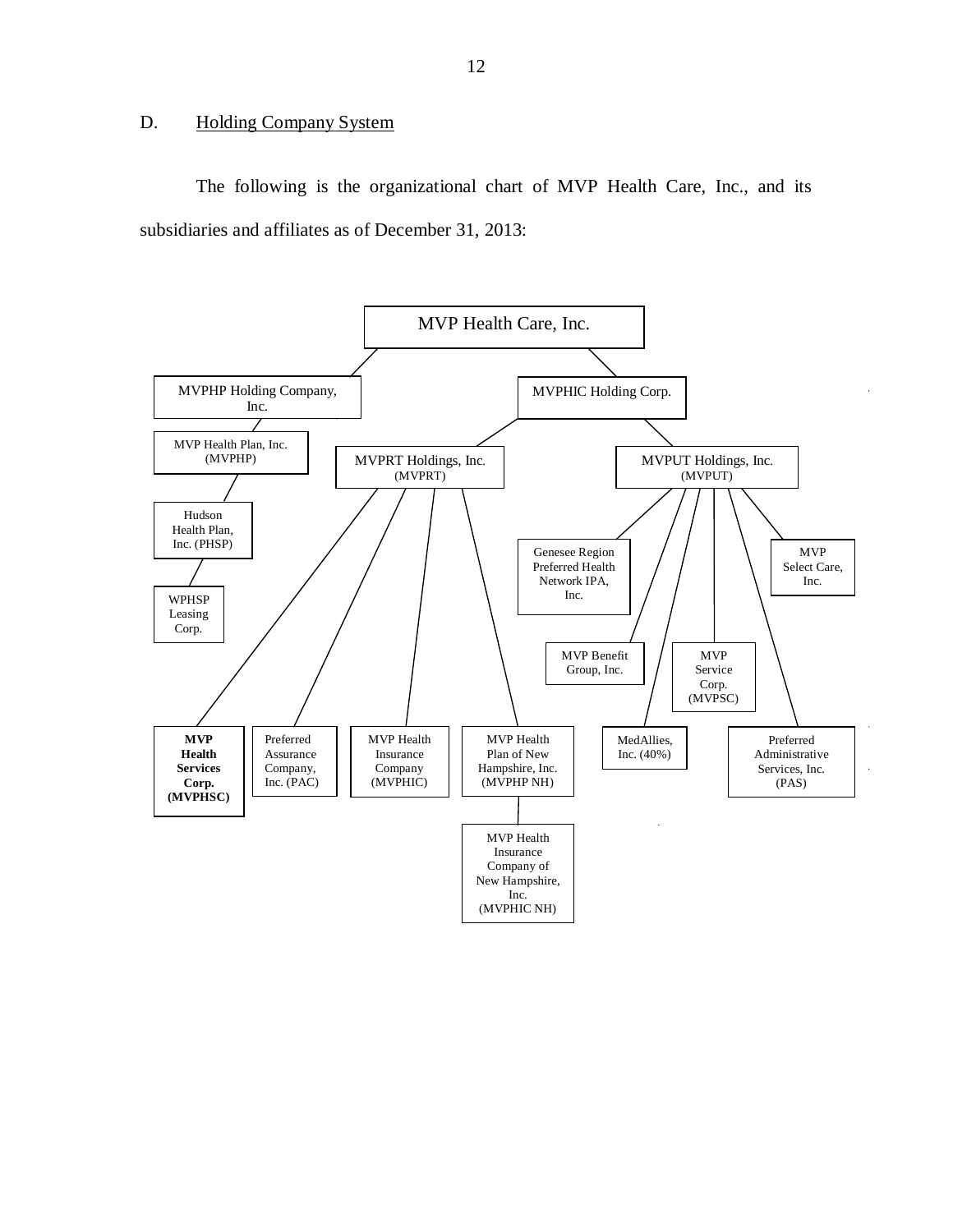The Plan is a wholly-owned subsidiary of MVPRT Holdings, Inc., which is a wholly-owned subsidiary of MVPHIC Holding Corp. MVP Health Care, Inc., is the ultimate parent.

# MVPHIC Holding Corp. ("MVPHICHC")

 MVPHIC Holding Corp. was incorporated on December 13, 2000, pursuant to Section 402 of New York Business Corporation Law. It was specifically formed to hold the stock of MVPHIC. MVPHIC is an Article 42 for-profit accident and health insurance company licensed in the State of New York. MVPHIC Holding Corp. holds and controls 100% ownership of both MVPRT Holdings, Inc. ("MVPRT") and MVPUT Holdings, Inc. ("MVPUT".) MVP Health Care, Inc., in turn, owns and controls 100% of the stock of MVPHIC Holding Corp.

 MVPRT and MVPUT are New York corporations. MVPRT controls subsidiaries which are regulated by the New York State Department of Financial Services, Vermont Department of Financial Regulation, and New Hampshire Insurance Department. MVPUT controls certain other subsidiaries which are not subject to such regulation.

 During the examination period, MVPHIC Holding Corp. controlled five subsidiaries of MVPRT Holdings, Inc., and three of the five subsidiaries, MVP Health Services Corp., MVP Health Insurance Company and Preferred Assurance Company, Inc., were regulated by the New York State Department of Financial Services.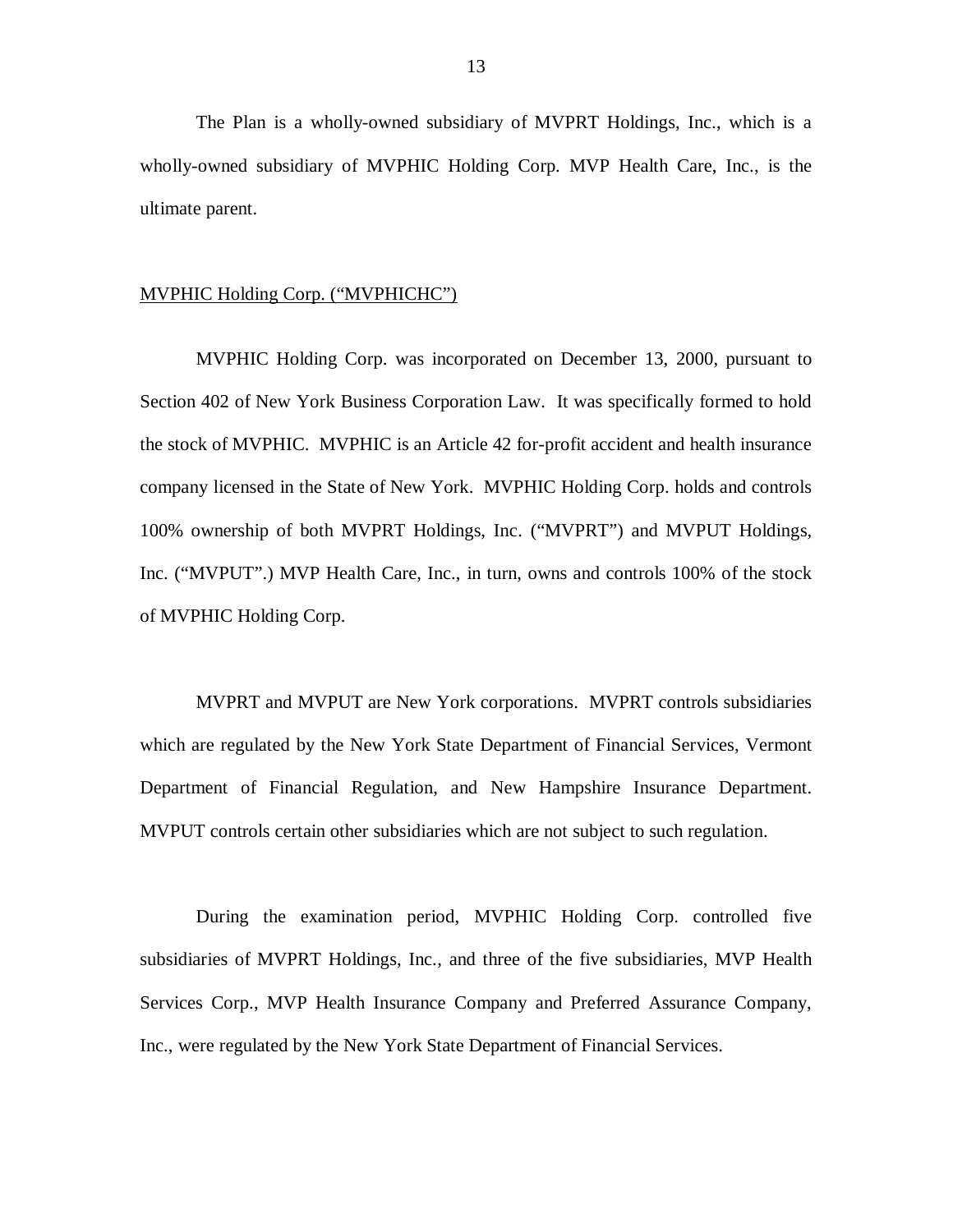#### MVP Health Plan, Inc. ("MVPHP")

 MVPHP was incorporated on July 30, 1982, pursuant to Section 402 of the New York Not-For-Profit Corporation Law for the purpose of operating as a health maintenance organization (HMO), as such term is defined in Article 44 of the New York Public Health Law. MVPHP operates as an Independent Practice Association (IPA) model HMO.

#### MVP Health Insurance Company ("MVPHIC")

 MVPHIC is a for-profit New York corporation, wholly-owned by MVPRT Holdings Inc., which is a wholly-owned subsidiary of MVPHIC Holding Corp. MVP Health Care, Inc. is the ultimate parent. MVPHIC was incorporated on April 24, 2000. MVPHIC is licensed in the State of New York as an accident and health insurance company pursuant to Article 42 of the New York Insurance Law. MVPHIC underwrites Exclusive Provider Organization (EPO), Preferred Provider Organization (PPO), point-of-service (out-of-network) and indemnity only products for large and small groups.

#### **Staffing Services Agreement**

 The Plan has a staffing services agreement with MVP Service Corp. ("MVPSC"). MVPSC is wholly-controlled by MVPUT. MVPSC's employees perform all the day-to- day operations of the Plan, and charges the Plan for its share of costs based on a contractual cost allocation methodology, pursuant to an agreement approved by the Department on March 14, 2008.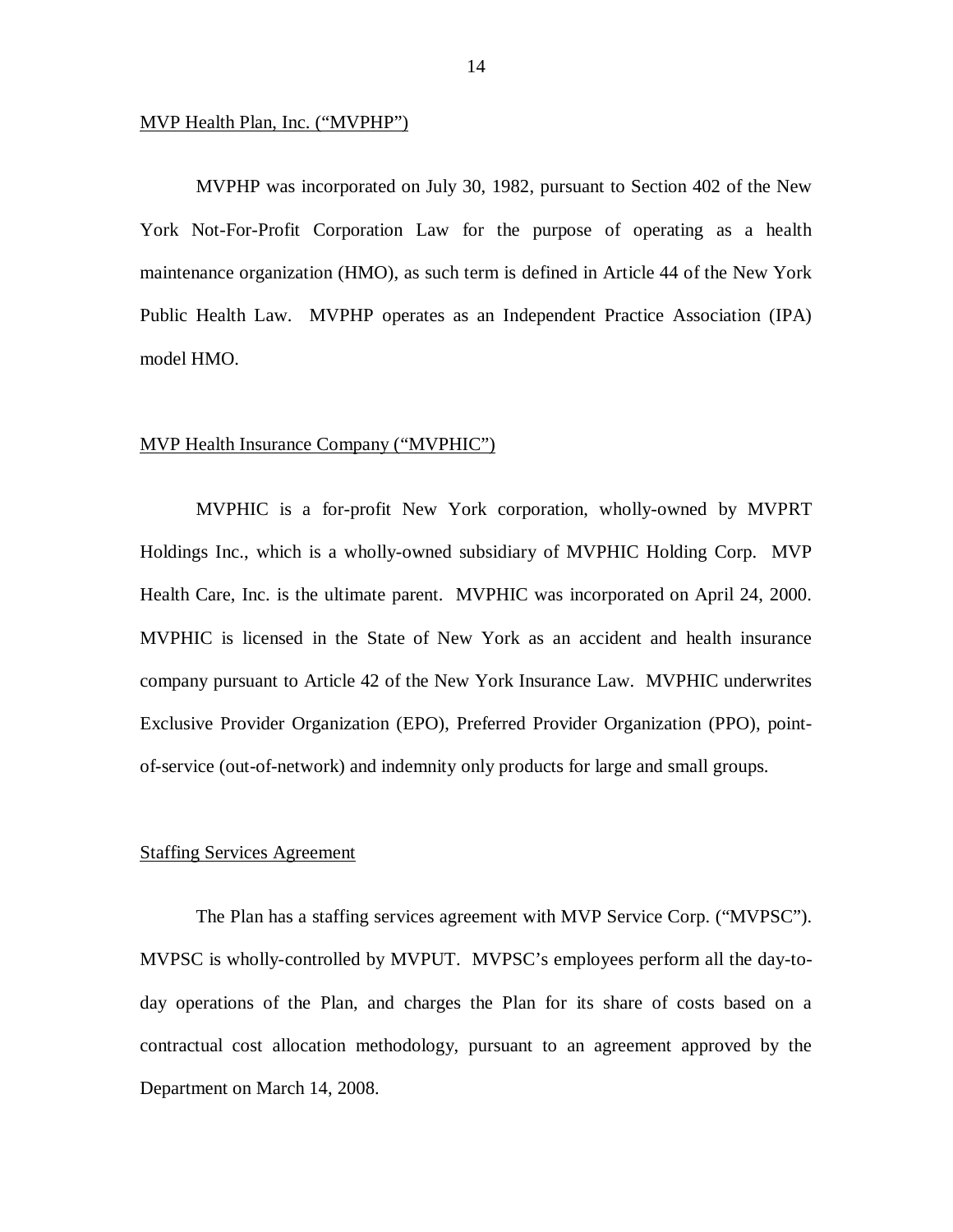#### <span id="page-17-0"></span>Office Facilities, Equipment and Supplies Agreement

 During the exam period, MVPHSC was party to an agreement with MVPHP, by which MVPHP provided MVPHSC with space, furnishings, equipment, supplies and facilities necessary for MVPHSC to operate its business. MVPHP bills MVPHSC periodically, but not less than quarterly, for access to the equipment provided. The Department approved this agreement on March 14, 2008.

#### Tax Allocation Agreement

 MVPHIC Holding Corp., entered into a tax allocation agreement with its affiliates, including MVPHIC and MVPHSC, dated January 6, 2006, as amended on December 22, 2009. The amended agreement was approved by the Department on January 8, 2010.

#### E. Significant Operating Ratios

 The following ratios have been computed as of December 31, 2013, based upon the results of this examination:

| Net premiums written to surplus           | $0.46 \text{ to } 1$ |
|-------------------------------------------|----------------------|
| Uncollected premiums to surplus           | $0.55\%$             |
| Cash and invested assets to unpaid claims | $61$ to 1            |
| Surplus to unpaid claims                  | 6226.3%              |

 The above ratios fall within the National Association of Insurance Commissioners (NAIC) benchmarks.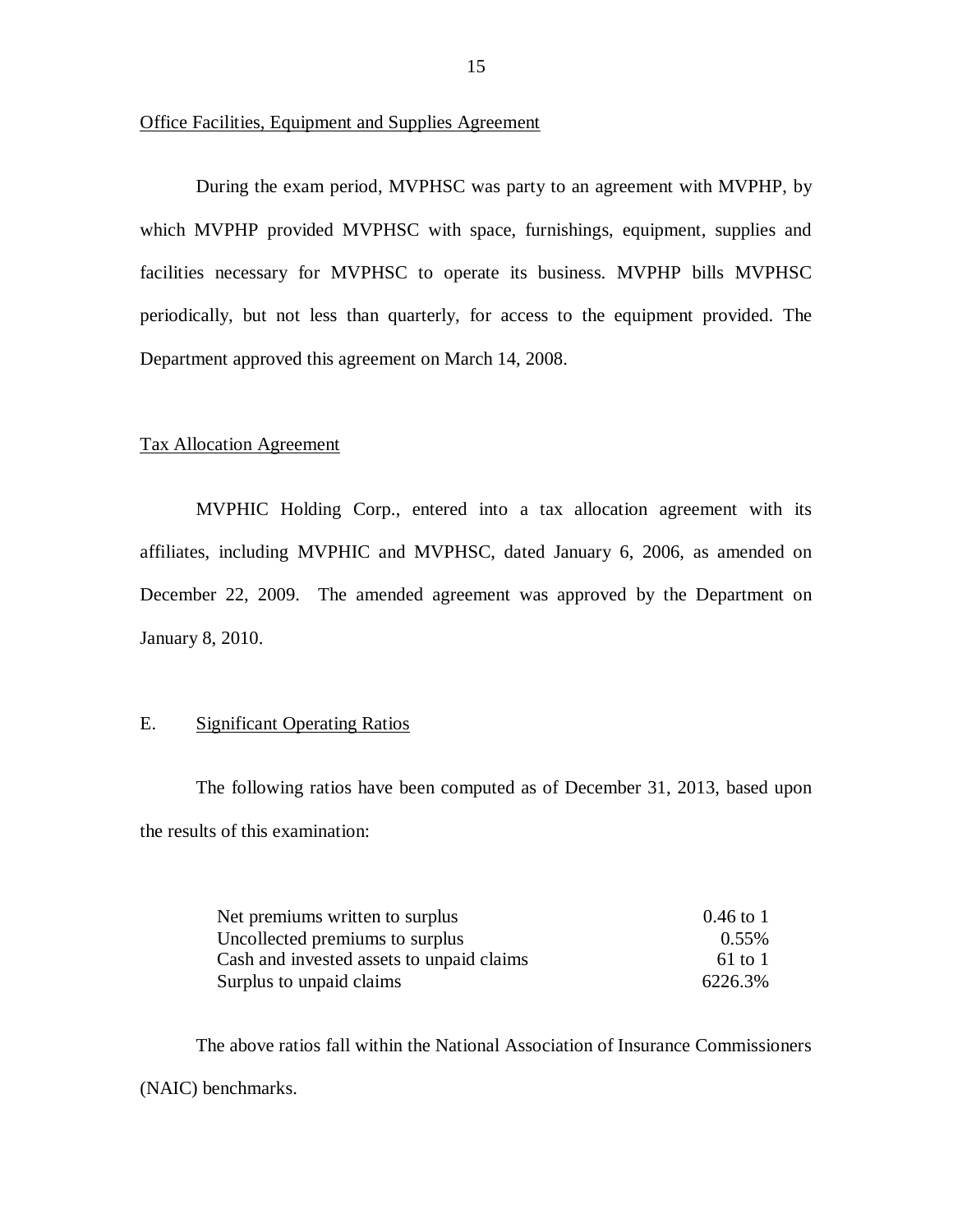The underwriting ratios presented below are on an earned-incurred basis and encompass the three-year period covered by this examination.

|                                 | Amounts     | Percentage |
|---------------------------------|-------------|------------|
| Claims expenses                 | \$4,852,533 | 67.33%     |
| Claims adjustment expenses      | 409,691     | 5.68%      |
| General administrative expenses | 1,206,247   | 16.74%     |
| Net underwriting gain           | 738,897     | 10.25%     |
| Net premiums earned             | \$7,207,368 | 100.00%    |

 As of December 31, 2013, the Plan's total adjusted surplus was \$4,297,173. This amount was well above the Plan's authorized control level risk-based capital of \$85,867. The 2013 risk-based capital ratio was 5,004.5%.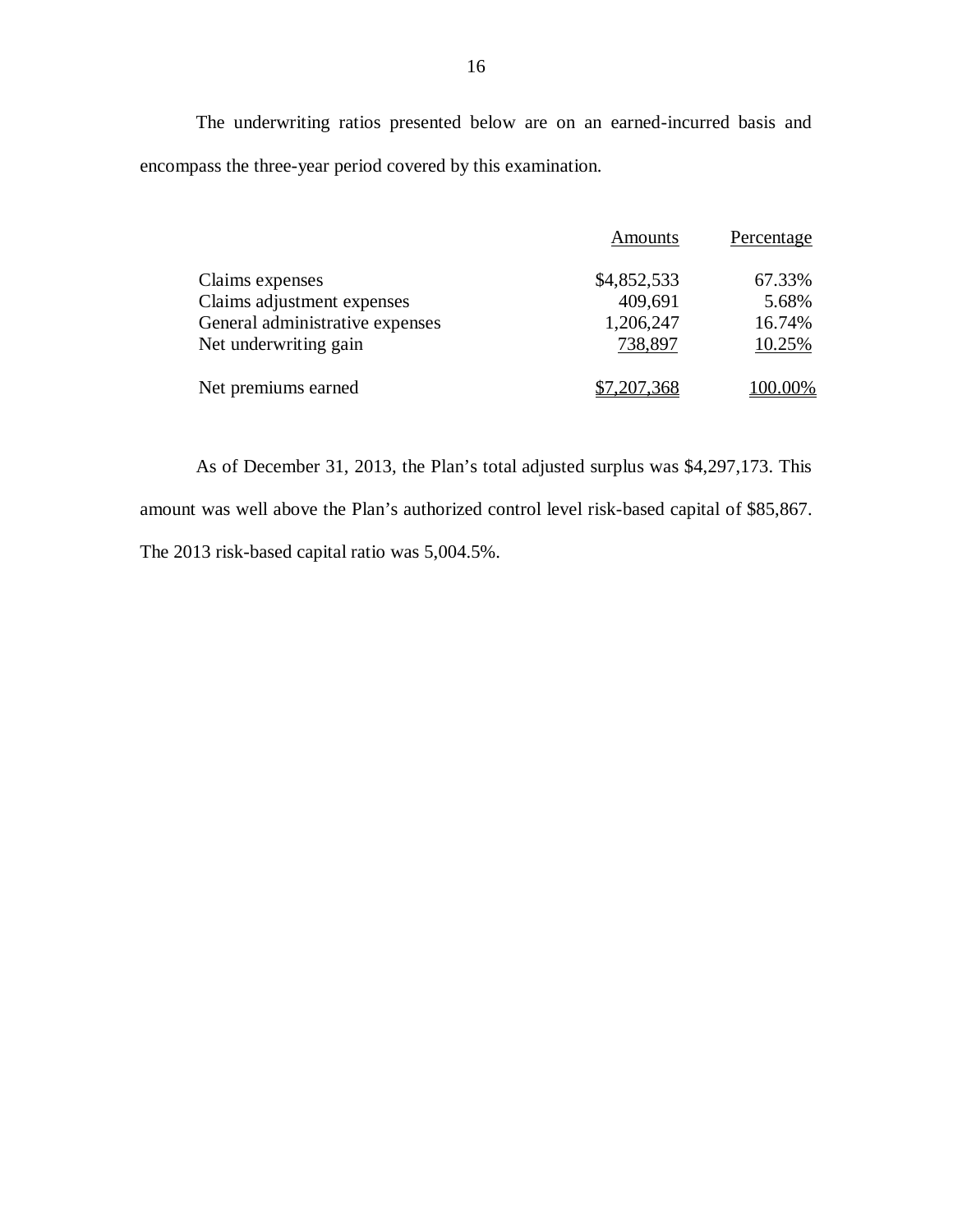#### **3. FINANCIAL STATEMENTS**

#### <span id="page-19-0"></span>A. Balance Sheet

 The following statements show the assets, liabilities, and surplus as of December 31, 2013, as contained in the Plan's 2013 filed annual statement, a condensed summary of operations and a reconciliation of the capital and surplus account for each of the years under review. The examiner's review of a sample of transactions did not reveal any differences which affected the Plan's financial condition as presented in its financial statements contained in the December 31, 2013 filed annual statement.

 The firm of PwC was retained by the Plan to audit the Plan's GAAP basis statements of financial position as of December  $31<sup>st</sup>$  of each year of the examination period, and the related statements of operations and changes in net assets and cash flows for the year then ended. A GAAP to statutory footnote has been presented within the financial statements of the Plan for each of the years audited for the changes in surplus.

 PwC concluded that the GAAP financial statements presented fairly, in all material respects, the financial position of the Plan at the respective audit dates. Balances reported in these audited financial statements were reconciled to the corresponding years' annual statements with no discrepancies noted.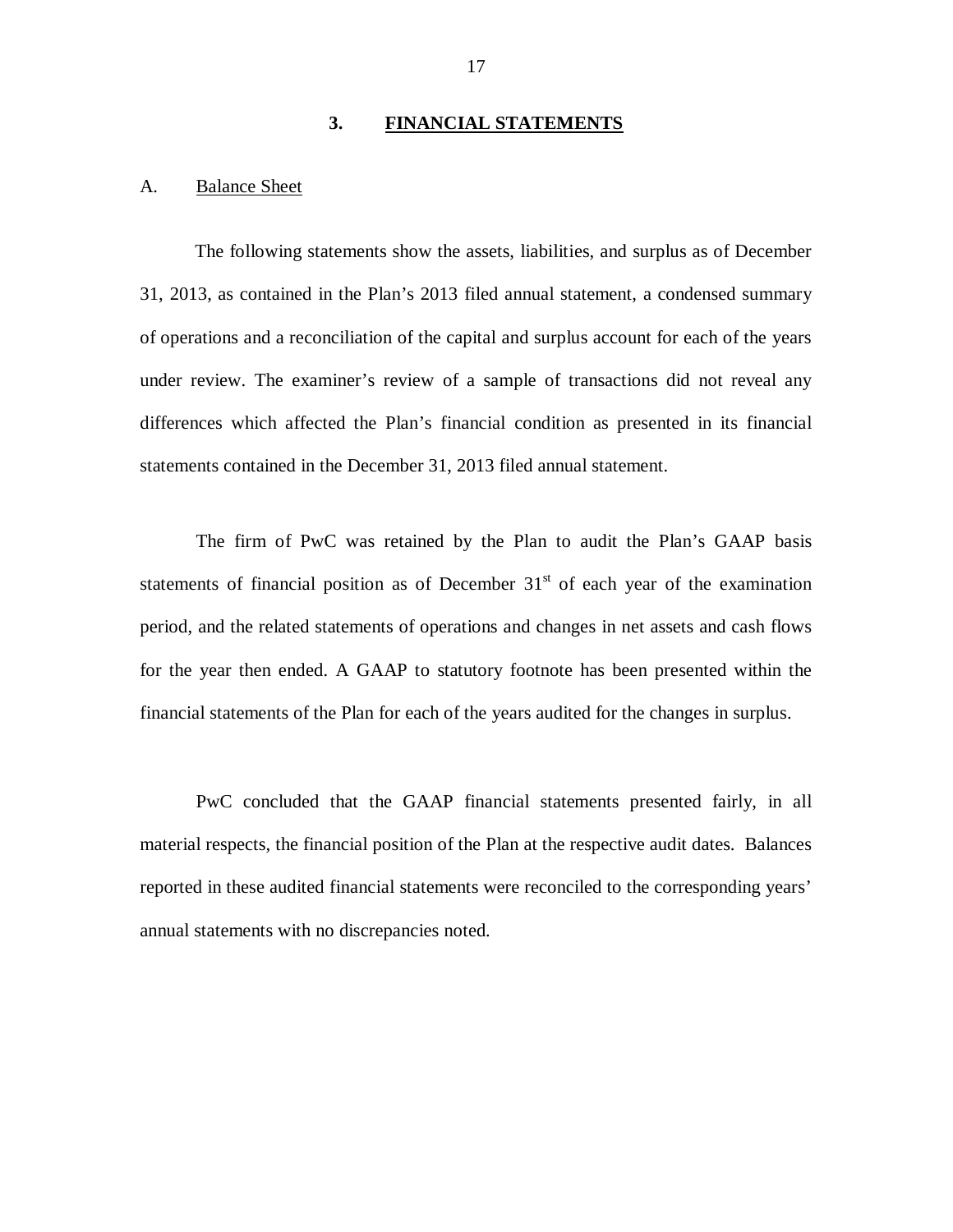**Assets** 

| <b>Bonds</b>                            | \$3,177,789        |
|-----------------------------------------|--------------------|
| Cash and short-term investments         | 1,021,177          |
| Investment income due and accrued       | 20,469             |
| Uncollected premium                     | 23,977             |
| Net deferred tax asset                  | 2,615              |
| Receivable from parent, subsidiaries    |                    |
| and affiliates                          | 223,044            |
| Health care receivable                  | 2,130              |
| <b>Total Assets</b>                     | <u>\$4,471,201</u> |
| Liabilities                             |                    |
| Claims unpaid                           | \$69,017           |
| Unpaid claims adjustment expenses       | 9,000              |
| Premiums received in advance            | 63,880             |
| General expenses due and accrued        | 8,427              |
| Current federal and foreign income tax  |                    |
| payable and interest                    | 23,704             |
| <b>Total Liabilities</b>                | \$174,028          |
| <b>Surplus</b>                          |                    |
| <b>New York State Statutory Reserve</b> | \$246,832          |
| Unassigned funds (surplus)              | 4,050,341          |
| Total surplus                           | \$4,297,173        |
| Total liabilities and surplus           | \$4,471,201        |

Note: The Internal Revenue Service has not conducted any audits of the income tax returns filed on behalf of the Plan during the period under this examination. The examiner is unaware of any potential exposure of the Plan to any further tax assessment, and no liability has been established relative to such contingency.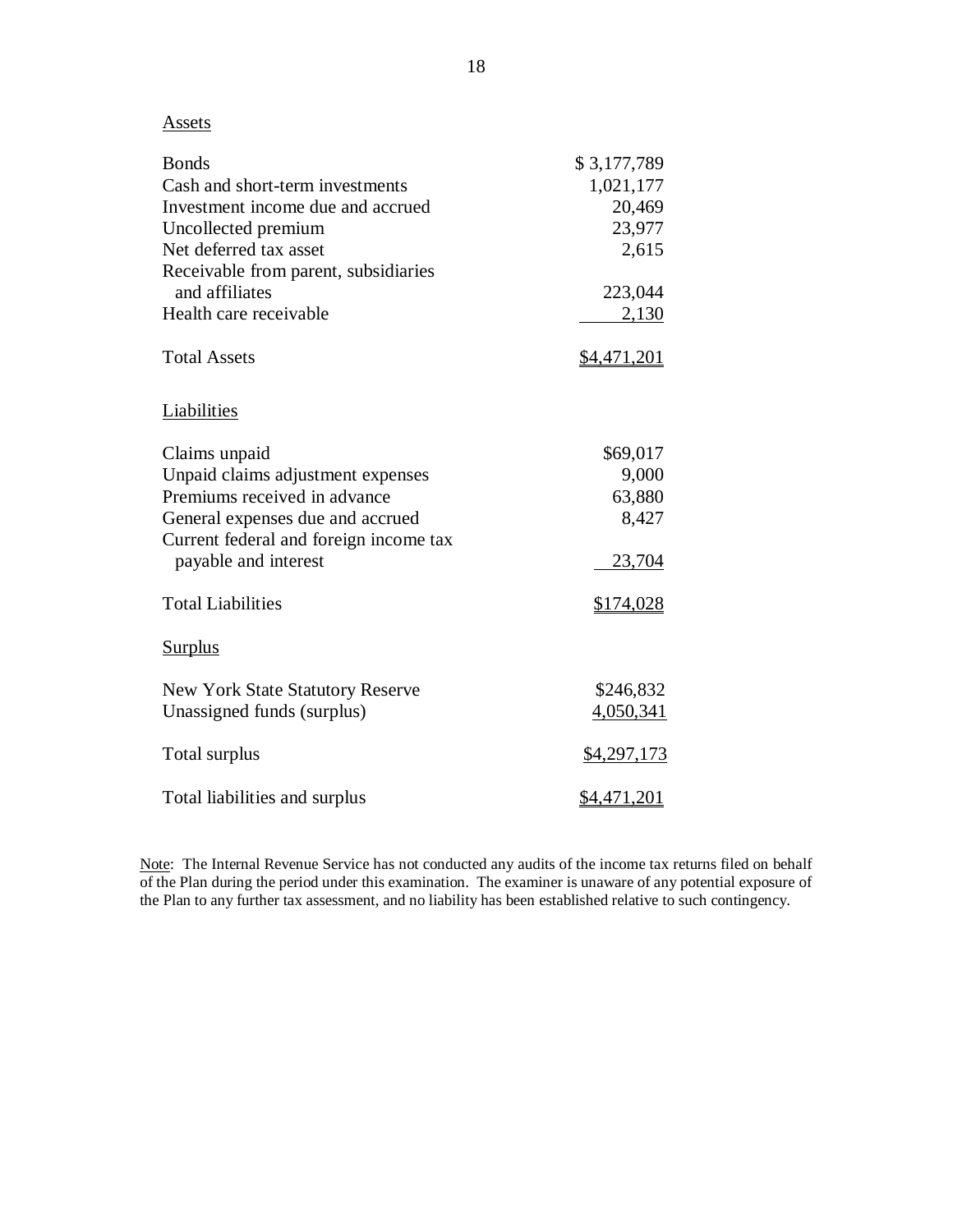### B. Statement of Revenue and Expenses and Change in Surplus

 Surplus increased by \$501,562 during the examination period, January 1, 2011 through December 31, 2013, detailed as follows:

| <u>Revenue</u>                                                                                                                 |                      |               |                      |
|--------------------------------------------------------------------------------------------------------------------------------|----------------------|---------------|----------------------|
| Total revenue                                                                                                                  |                      |               | \$7,207,368          |
| <b>Expenses</b>                                                                                                                |                      |               |                      |
| Hospital/medical benefits<br>Other professional services<br>Total hospital and medical                                         | \$520<br>4,852,013   | \$4,852,533   |                      |
| Administrative expenses                                                                                                        |                      |               |                      |
| Claim adjustment expenses<br>General administrative expenses<br>Total administrative expenses<br>Total underwriting deductions | 409,691<br>1,206,247 | 1,615,938     | 6,468,471            |
| Net underwriting gain                                                                                                          |                      |               | 738,897              |
| Net investment income earned<br>Net realized capital gain (or loss)<br>Net investment gains                                    |                      | 26,817<br>251 | 27,068               |
| Net income before federal income taxes<br>Federal income taxes incurred                                                        |                      |               | 765,965              |
| Net income                                                                                                                     |                      |               | 263,794<br>\$502,171 |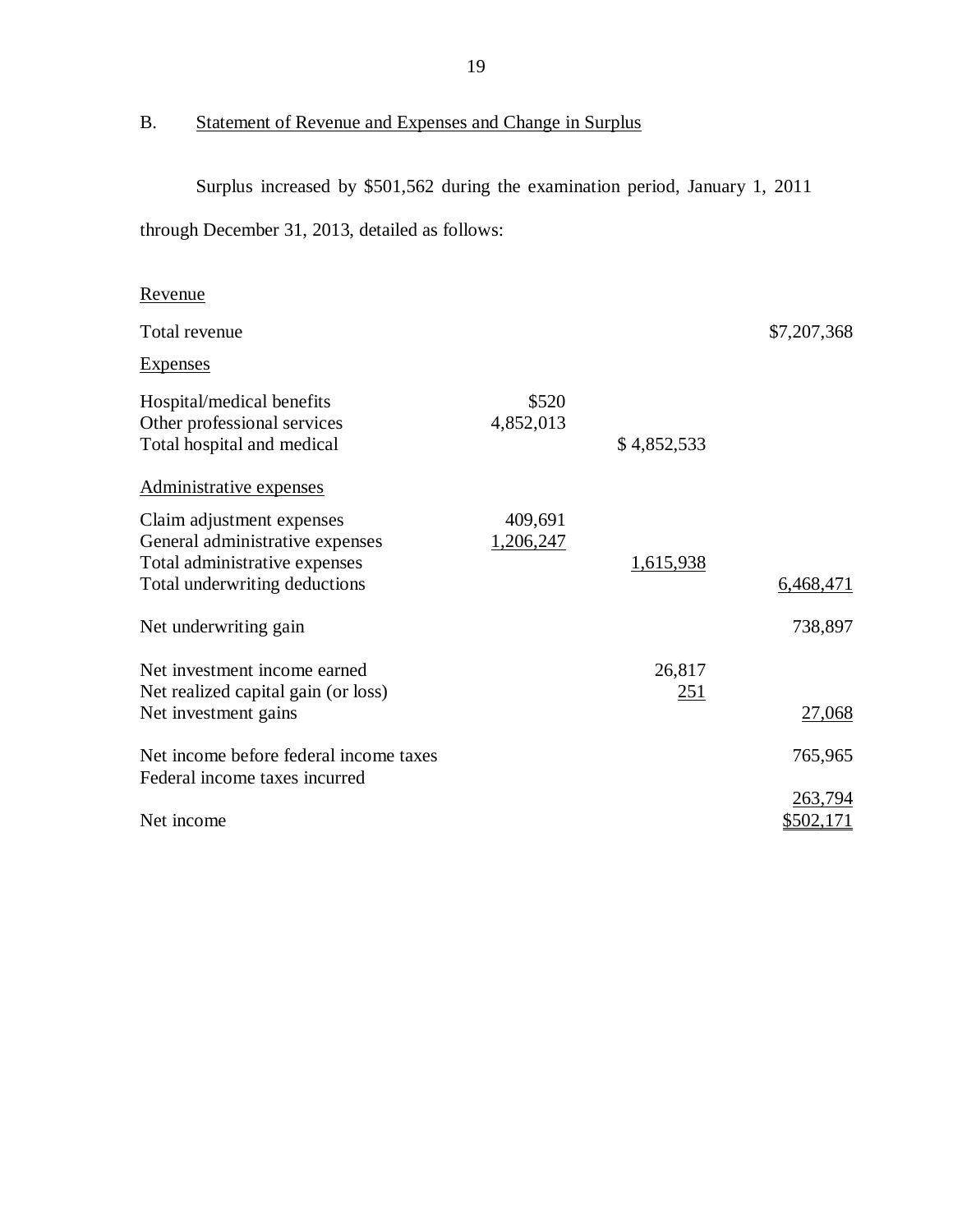|  | Change in Surplus Account |
|--|---------------------------|
|  |                           |

| Surplus, per report on<br>examination, as of December 31, 2010        | Gains in<br>Surplus    | Losses in<br>Surplus | \$3,795,611 |
|-----------------------------------------------------------------------|------------------------|----------------------|-------------|
|                                                                       |                        |                      |             |
| Net income<br>Change in non-admitted assets<br>Total gains and losses | \$502,171<br>\$502,171 | 609<br>\$609         |             |
| Net increase in surplus                                               |                        |                      | \$501,562   |
| Surplus, per report on<br>examination, as of December 31, 2013        |                        |                      | .297.       |

#### **4. SUBSEQUENT EVENTS**

 On February 28, 2014, Preferred Assurance Company, Inc. (PAC), a New York health insurance corporation licensed pursuant to Article 43 of the New York Insurance Law, merged into MVPHSC. The merger was approved by the New York State Department of Financial Services on December 6, 2013, and took effect as of February 28, 2014.

 Also during 2014, MVPHSC began offering small group health benefit plans. These plans were not offered through the New York State of Health, The Official Health Plan Marketplace (the "Exchange"), but followed the MVPHP small group offerings made available through the Exchange. MVPHSC's Accountable Care Act – compliant small group health plan portfolio included plans in all four metal levels. To-date, MVPHSC has enrolled over 30,000 members as a result of entering this market, driving significant increases to membership and premium for MVPHSC.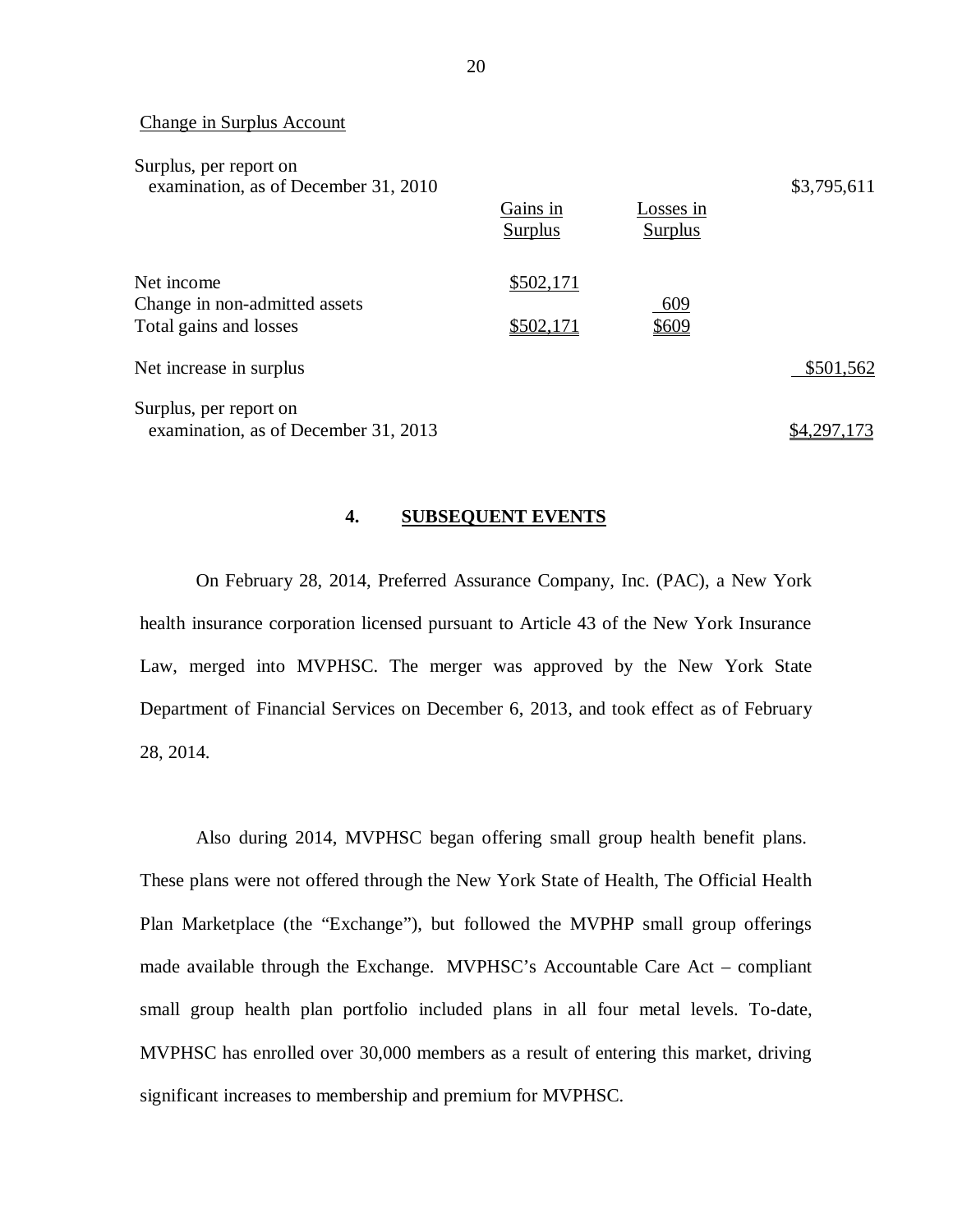MVPHSC needed a significant amount of additional surplus to support this increase in premium writings per Section 4310. Accordingly, MVPHSC achieved this additional surplus via a \$40 million Section 1307 loan received from MVPHP in December of 2014.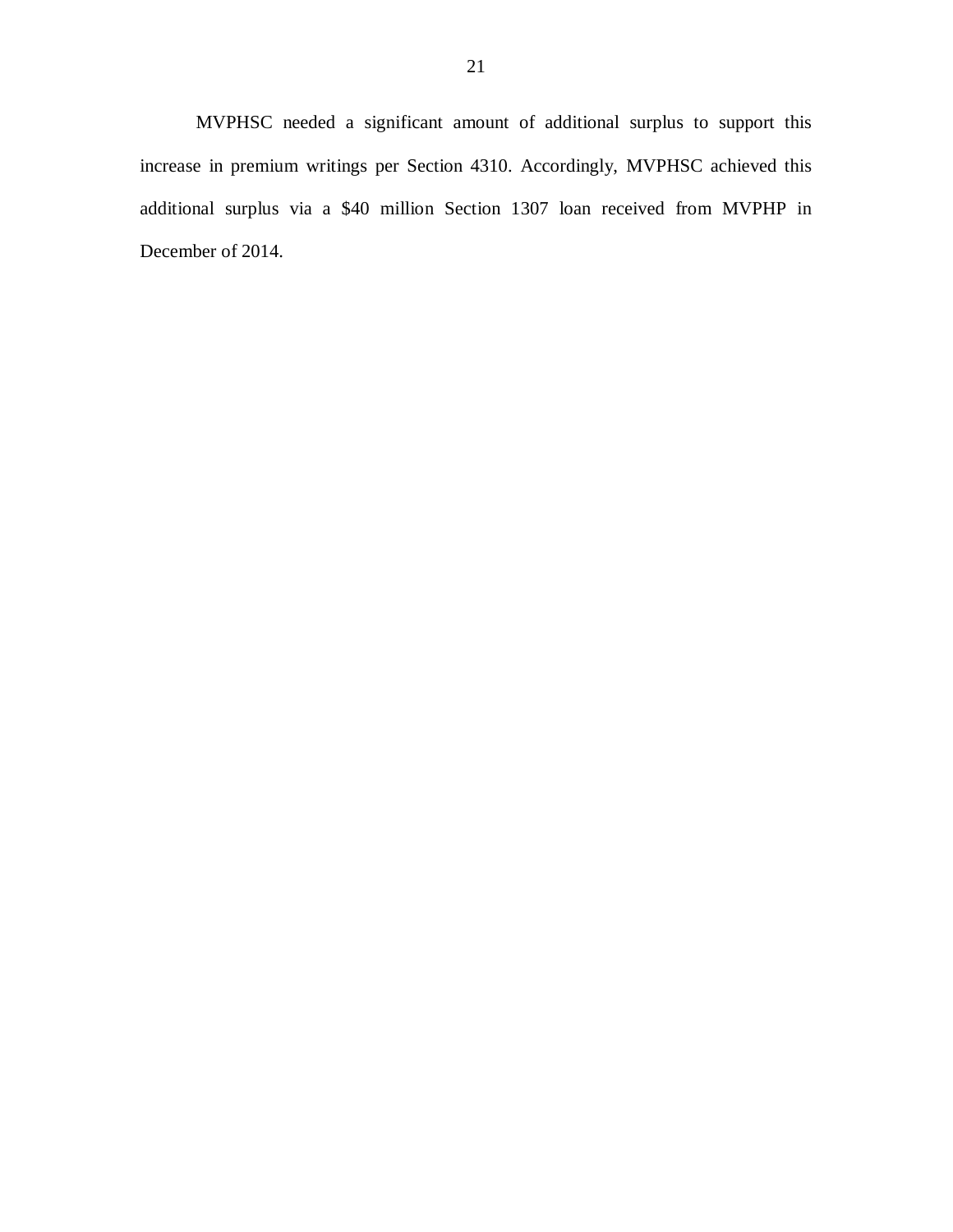# **5. COMPLIANCE WITH PRIOR REPORT ON EXAMINATION**

 financial related recommendations detailed as follows (page number refers to the prior report on examination): The prior report on examination, as of December 31, 2010, contained three (3)

# **ITEM NO. PAGE NO.**

#### Enterprise Risk Management

 $1<sup>1</sup>$  Officer and establish a Risk Committee accountable for the overall ERM function. The Risk Committee would report directly to the Board of Directors. It is recommended that the Plan officially appoint a Chief Risk 8

 *The Plan has complied with this recommendation.* 

# Internal Audit Department

2. function, it is recommended that MVP revise the Internal Audit and Audit Committee charters to clearly indicate that the Audit Committee has primary responsibility for the performance evaluation and compensation of the IAD director. In order to enhance the independence of the internal audit 10

 *The Plan has complied with this recommendation.* 

 $\mathcal{F}_{\mathcal{F}}$  documentation to support the Audit Committee's review of the IAD director's performance. Details for the IAD director's compensation should also be included. It is also recommended that MVP Audit Committee maintains 10

 *The Plan has complied with this recommendation.*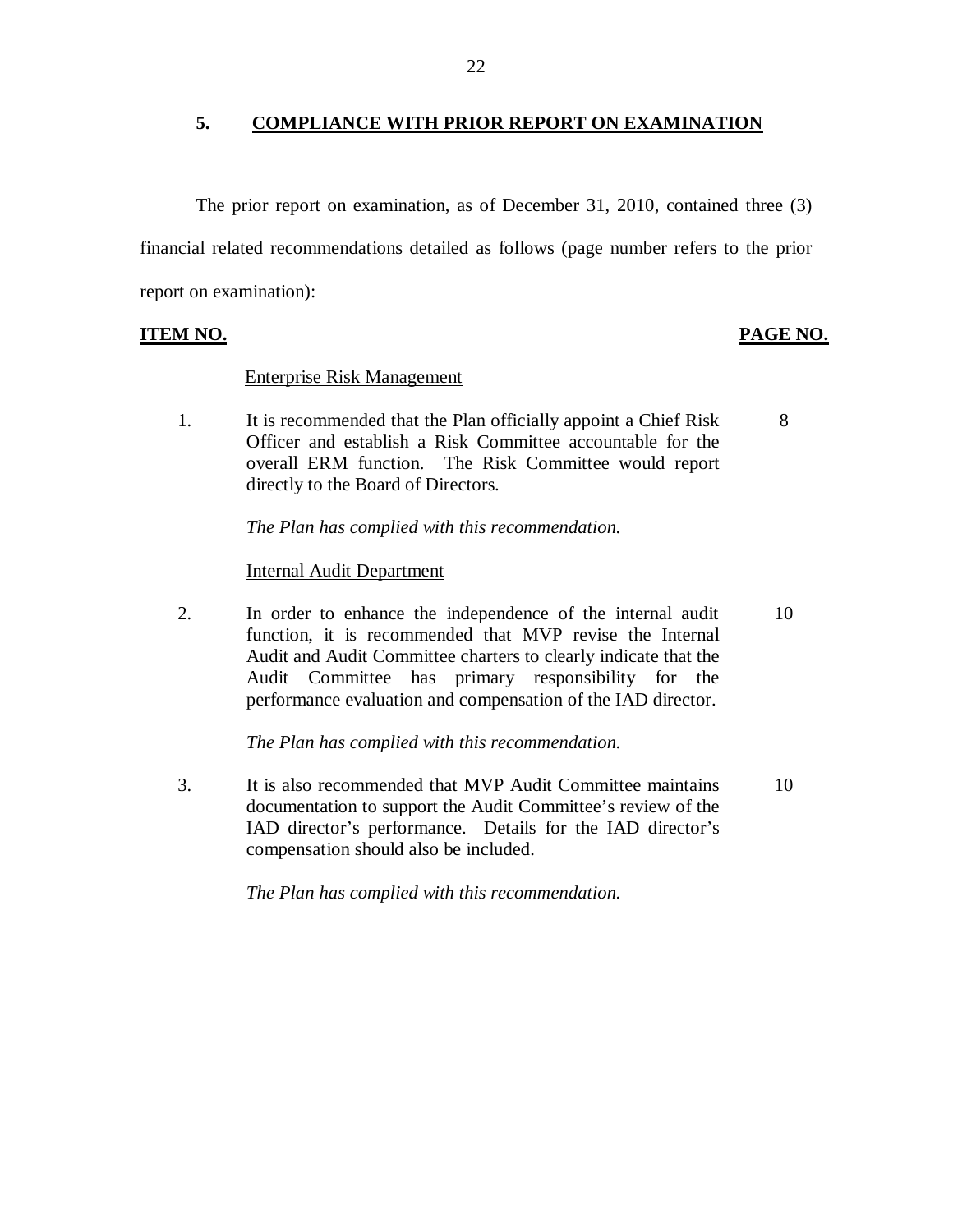# **6. SUMMARY OF COMMENTS AND RECOMMENDATIONS**

# **ITEM**

## **PAGE NO.**

- A. Corporate Governance
	- Section 4301(k)(3) of the New York Insurance Law. i. It is recommended that MVPHSC ensure compliance with 7
	- Section 6.02 of its by-laws. ii. It is recommended that MVPHSC comply with Article VI, 8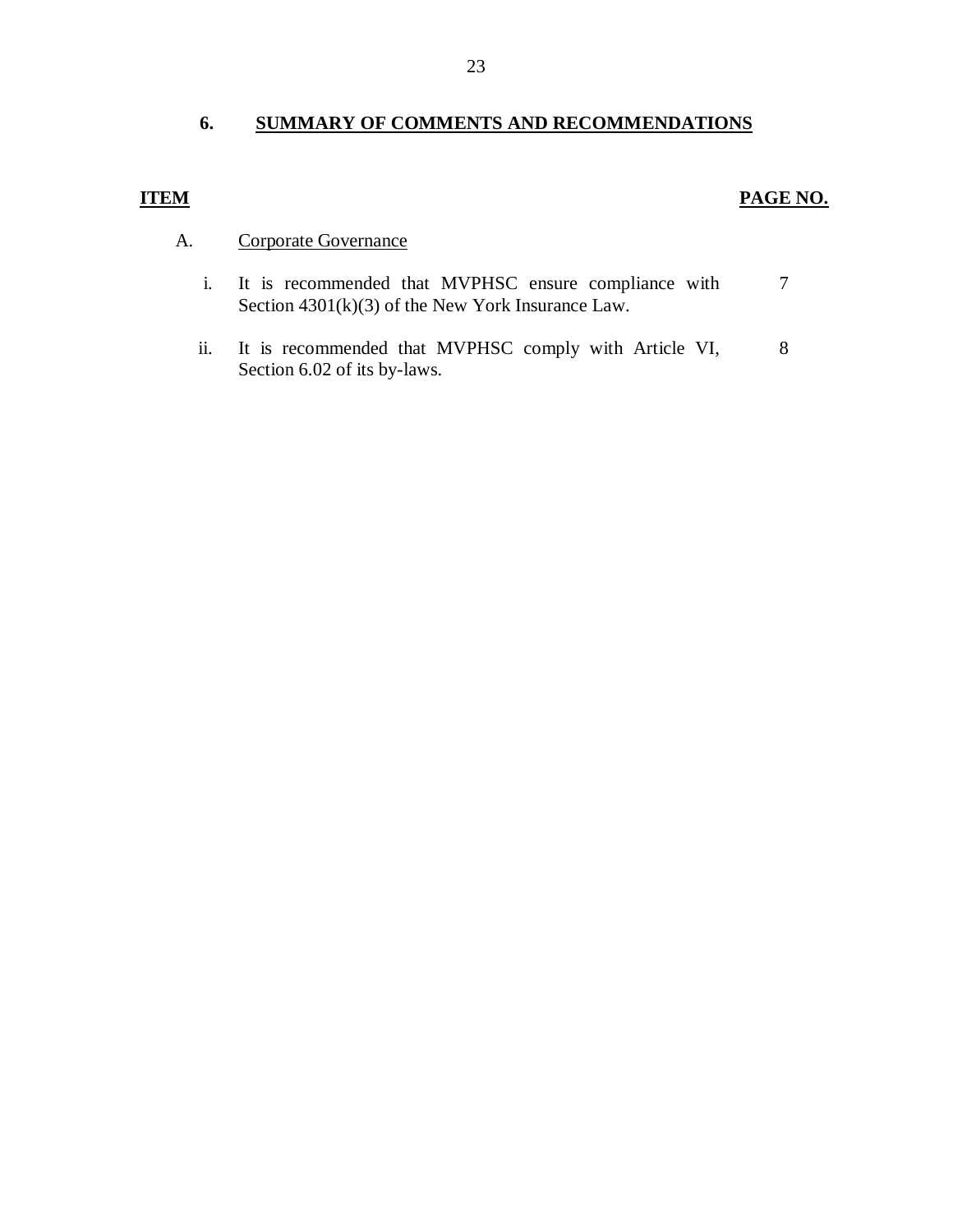Respectfully submitted,

 $\frac{1}{\sqrt{S}}$ 

 Jeffrey Usher, AFE Associate Insurance Examiner

STATE OF NEW YORK ) COUNTY OF NEW YORK) ) SS  $\overline{)}$ 

 **Jeffrey Usher**, being duly sworn, deposes and says that the foregoing report submitted by him is true to the best of his knowledge and belief.

> $/S/\sim$ Jeffrey Usher

 Subscribed and sworn to before me this  $\_\_\_\_\_\_\$  day of  $\_\_\_\_\_\$  2016.